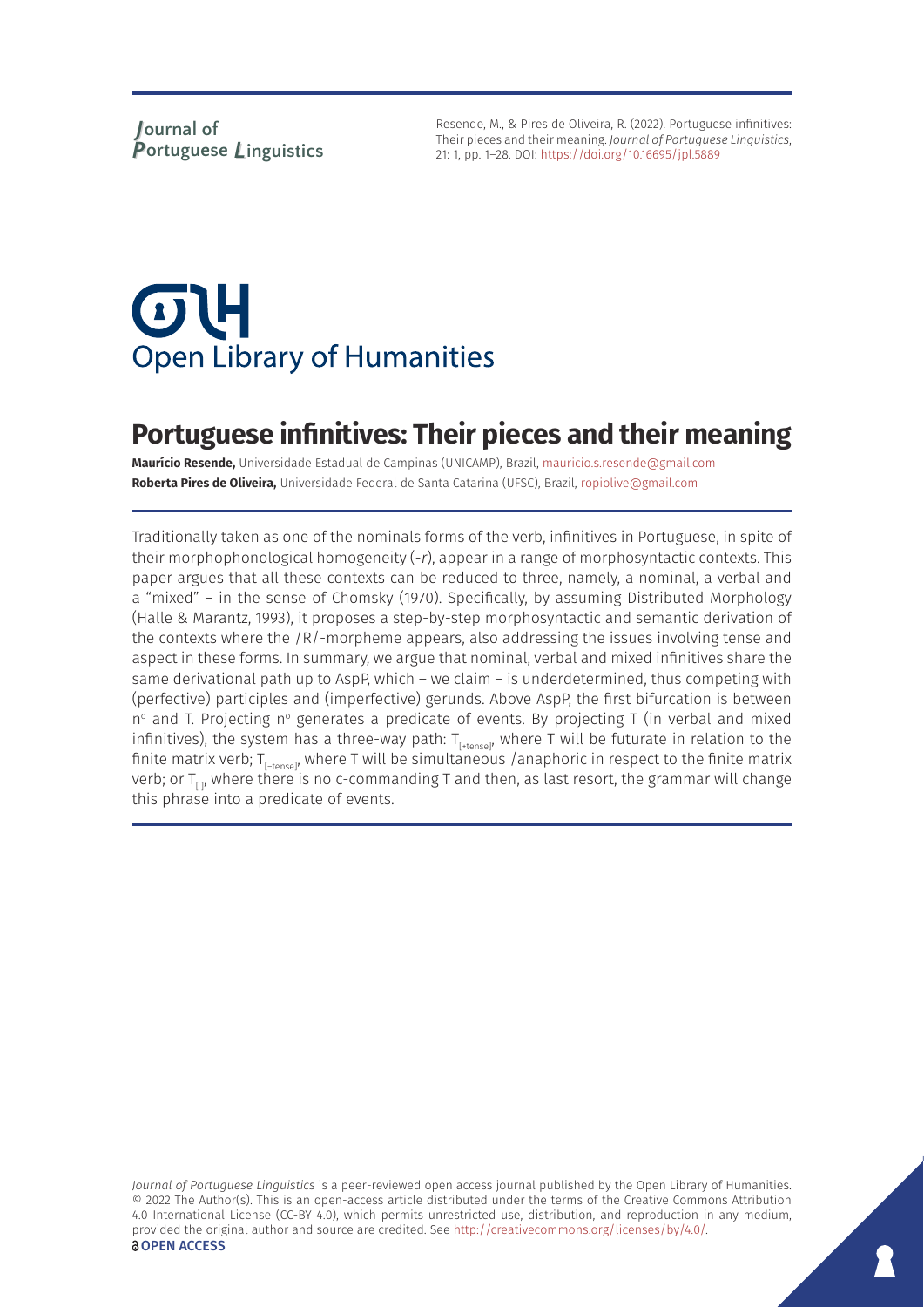### **1. Introduction**

Traditionally known as one of the nominal forms of the verb $^1$  (aside from gerunds and participles), Portuguese infinitives are orthographically represented by an -*r* adjacent to a verbal stem, as in *canta-r*<sup>2</sup> ('sing') and in spite of constituting a morphophonological group, since they are all expressed with  $/R<sub>2</sub>$ <sup>3</sup> they are not morphosyntactic homogeneous. In any case, it is noteworthy that the infinitive-marking – i.e., the omnipresence of  $/R/-$  is a strong piece of evidence to rule out an analysis where Portuguese has "bare VPs" or an infinitive-structure going up just until VoiceP – contra Cyrino & Sheehan (2018).

On infinitives, a lot of work has been devoted to the distinction between nominal and verbal infinitives, such as Basílio (1987), Khedi (1992) and Resende (2016, 2020) for Brazilian Portuguese (BP); Raposo (1987a, b), Brito (2012, 2013), Oliveira (2014) for European Portuguese (EP), to mention a few. In turn, syntactically the concerns revolve around the tense of infinitives and their relation to other phrases and manly to what kind of syntactic setting (raising, control, etc.) relates them – see Stowell (1982), Bošcović (1996), Martin (2001), Landau (2004), Wurmbrand (2014), and also Raposo (1987a), Ambar (2000), Pires (2006), Gonçalves, Cunha & Silvano (2016), Gonçalves, Santos & Duarte (2014) for discussion on EP and Modesto (2007) and Resende (2021) on BP.

In addition to tense, some authors have also argued for grammatical aspect in some infinitives forms in Italian (Zucchi, 1993), Spanish (Demonte & Varela, 1997), French (Sleeman, 2010), German (Alexiadou, Iordăchioaia & Schäfer, 2011), BP (Lunguinho, 2006; Rodrigues, 2006; Resende, 2016, 2020) and EP (Brito, 2012, 2013). Furthermore, semantically, scholars have provided a formal analysis for verbal infinitives, as Chierchia (1985), Abusch (2004); Silvano & Cunha (2016) on EP and Ferreira (2020) on BP.

The aim of this paper is to contribute to the debate on the characterization of the morphosyntax and semantics of Portuguese infinitives, by proposing a morphosemantic derivation that generates the most common structures associated with the  $/R$ -morpheme: a nominal, a verbal and a "mixed" one – as we call it. Moreover, we address the issue of tense and aspect in these forms and argue that all three types of infinitives share the same derivation up to AspP, which – we claim – is underspecified in infinitives and competes with the participle (-*d*-), perfective, and the gerund (-*nd*-), imperfective – the other non-finite forms.

<sup>1</sup> We are very thankful to the *Journal of Portuguese Linguistics* reviewers for all very helpful comments and suggestions – even if we could not properly respond to all the observations in this paper. We also thank to CNPq for financially supporting the scholarship of Roberta Pires de Oliveira, PQ-ID 303555/2016-5.

<sup>2</sup> This observation has to do with the fact that, in non-standard dialects of BP – also in language acquisition – in most of the occurrences, the infinitive is identified by the stressed final (verbal theme) vowel. Hence, the idea is that there would be no /R/-elision in these contexts, but rather an /R/-epithesis in dialects where /R/ is realized – see Nunes (2015), Resende (2016, 2020), and Schwindt & Chaves (2019) for discussion.

<sup>&</sup>lt;sup>3</sup> There is also a coincidence, in the phonological form of infinitives and regular verbal forms from the future subjunctive – e.g. *quando eu falar* ('when I will speak') –, but the discussion of these forms is not under the scope of the present analysis – see Nunes (2015) and Resende (2020).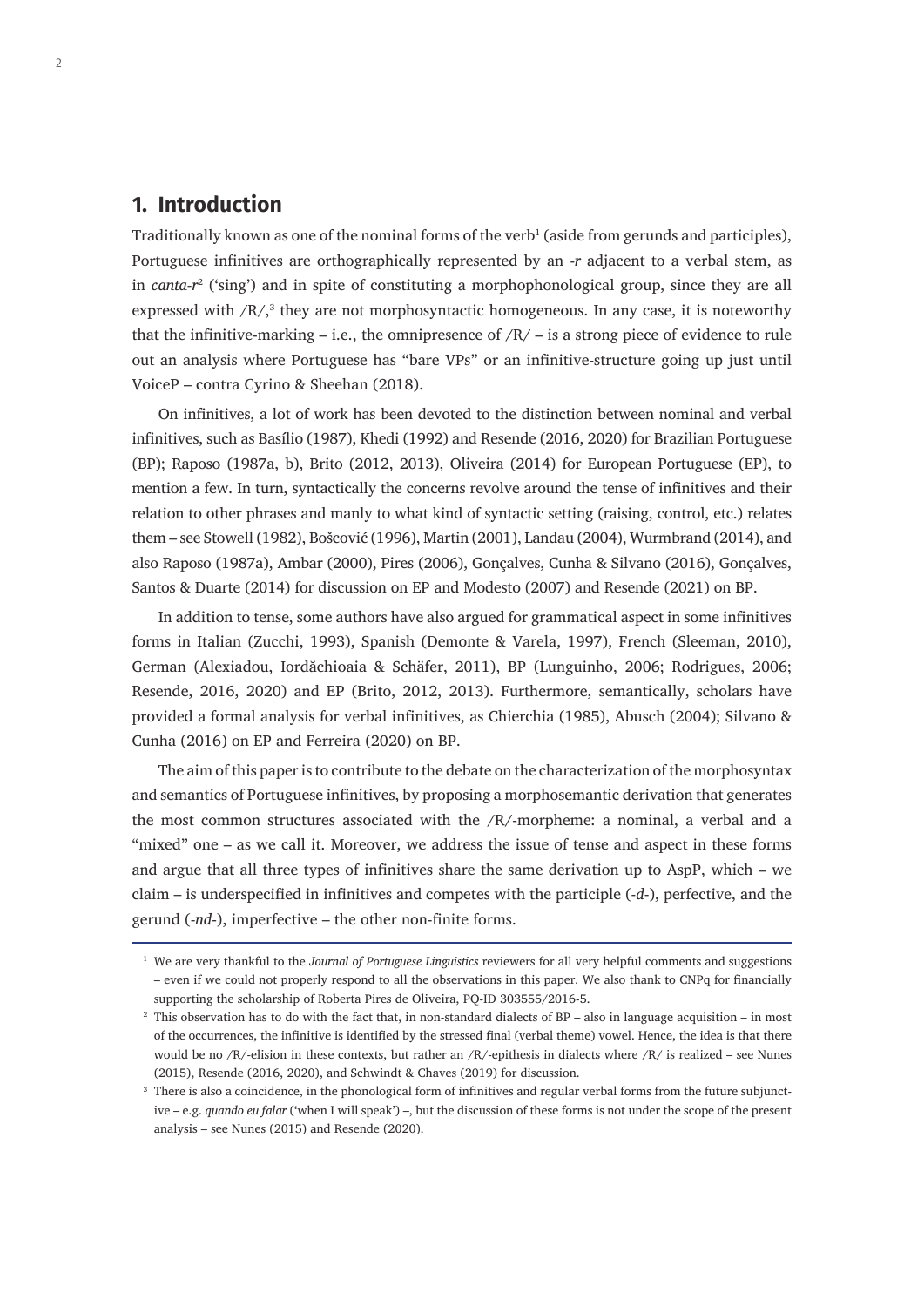Thus, because of scope, we focus our analysis on the morphemes (*the pieces*), which are the building blocks of infinitive forms and on the semantic readings they convey and leave aside some syntactic issues for further investigation. Specifically, we provide a formal analysis for the subatomic semantics derived from the infinitive(s) structure. For that, this paper is organized as follows: in § 2 we present a survey of Portuguese infinitives, providing an empirical description showing their morphosyntactic properties. In § 3 we offer a formal morphosyntactic treatment for the phenomena, using Distributed Morphology's tools (Halle & Marantz, 1993, and subsequent work). Finally, in  $\S$  4 we propose a semantic analysis for the structures given in § 3. In short, we show that all instances of infinitive can be accounted for by the same formal pieces in a high compositional fashion tying together morphosyntax and semantics.

#### **2. A survey on the morphosyntax of Portuguese infinitives**

In this section, following insights from the Portuguese literature, we argue that infinitives morphosyntactically split off in three groups, namely, (i) nominal infinitives, (ii) verbal infinitives and (iii) "mixed" infinitives – in the sense of Chomsky (1970). Nominal infinitives are morphologically nouns, in that they exhibit properties typically associated to the nominal class, such as precedence by determiners in (1), nominal plural marking in (2), modification by adjectives in (3). These infinitives are usually treated as a nominalization from a verbal stem, since they license argument structure and – given their nominal character – have their arguments introduced by prepositions, as in (1b) and (3).

- (1) (a) A meu ver… to my-MASC see-INF 'in my point-of-view'
	- (b) O cantar dos pássaros. the-masc sing-inf of-the birds 'the birds' singing'
- (2) (a) Os deveres de todo cidadão. the-masc-pl must-inf-pl of every citizen 'every citizen's duty'
	- (b) O Brasil tem três poderes: executivo, legislativo, judiciário. the-masc Brazil has three can/may-inf-pl: executive, legislative, judiciary 'Brazil has three government branches: executive, legislative, judicial'
- (3) (a) O mover brusco (/\*bruscamente) da caixa. the-masc move-inf sudden (\*suddenly) of-the box 'the sudden (/\*suddenly) moving of the box'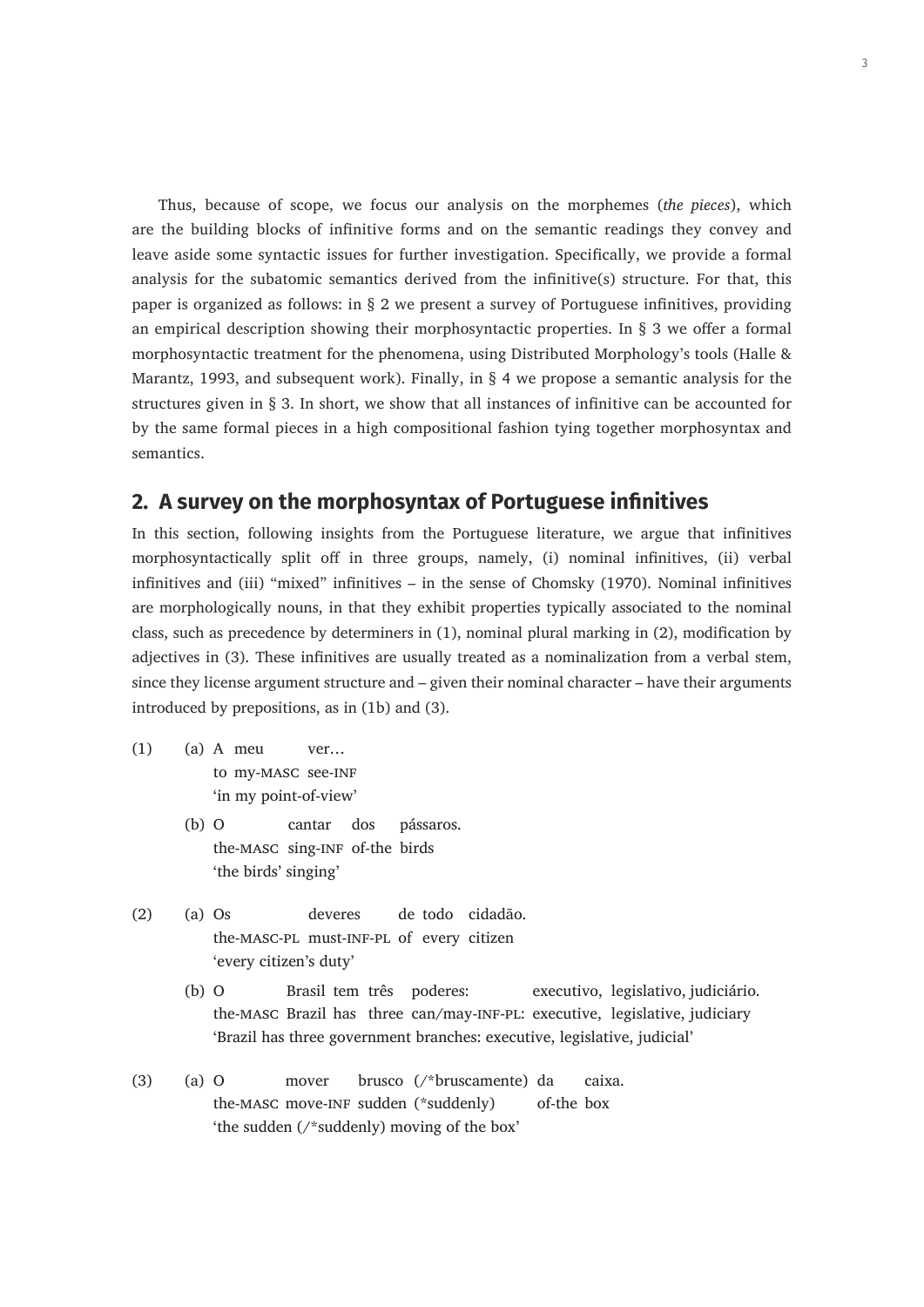(b) Um belo (/\*belamente) nascer do sol. a-masc beautiful(\*ly) born-inf of-the sun 'a beautiful sunset'

Basílio (1987) and Brito (2013) claim that *dever* ('must') and *poder* ('can/may') in (2) – and a few others – are instances of "lexicalized infinitives" and therefore should be seen as "special" and should not be analyzed as prototypical nominal infinitives – as (1b) or (3a). However, although we recognize that they convey additional semantic content,<sup>4</sup> our working hypothesis is that they can be treated as belonging to the same nominal group, because *dever* and *poder* exhibit the same "pieces" (root, verbal theme vowel, infinitive-marking), convey an event/state-related reading and license argument structure, as shown in (4).

- (4) (a) O dever de servir o país (de todo soldado). the must-INF of serve-INF the country (of every soldier) 'every soldier's duty of serving the country' = the state of obligation of serving the country
	- (b) O poder de fazer com que os casais façam as pazes (daquele terapeuta). the can-INF of make-INF that couples make peace (of that therapist) 'that therapist's power of making couples make up'  $=$  the state of being able to make the couples make up

On their turn, verbal infinitives appear in a wider range of syntactic contexts, from subjectand complement-clauses to imperatives. Morphologically, verbal infinitives are verbs, since they display prototypical verbal properties, such as verbal (person/number-) inflection in (5), in contexts where the uninflected infinitive would give rise to the ECM-structure; occurrence as a complement of an auxiliary verb in (6); modification by adverbs in (7). Moreover, differently from nominal infinitives, the complement of verbal infinitives need not to be introduced by a preposition. Syntactically speaking, verbal infinitives can appear in ECM-contexts in (5), in raising-contexts in (6) and in control-contexts in (7). Again, for our purposes, it is not crucial to discuss the syntactic structures underlying these examples.

4

<sup>4</sup> One anonymous reviewer noted that there seems to be a syntactic difference between *dever* and *poder*, on the one hand, and prototypical nominal infinitives on the other, such as plurality, i.e., whereas the so-called "lexicalized infinitives" accept plural marking, as in (2), other nominal infinitives seem to reject it. Following Alexiadou, Iordăchioaia & Soare (2010), this can be associated to the kind of reading the infinitive triggers; for these authors, perfective (usually, count) are compatible with pluralization, whereas imperfective readings (usually, mass) reject it. Our underspecified analysis for infinitives has, thus, a further syntactic/semantic piece to deal with, but this is a topic that needs further investigation.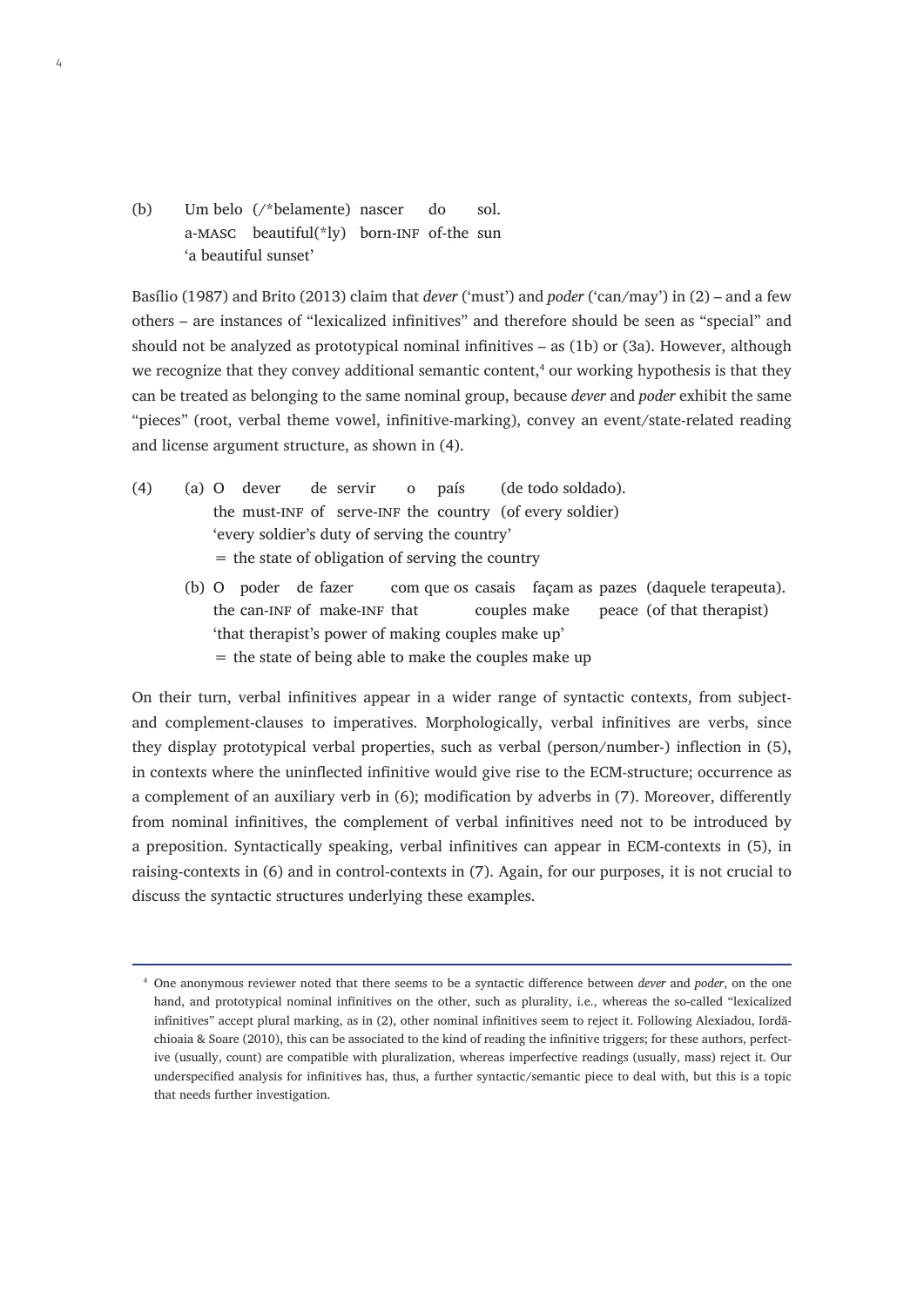- (5) A Maria fez os meninos comerem a sopa. the Mary made the boys eat-INF-AGR the soup 'Mary made the boys eat the soup'
- (6) A Maria vai comprar a casa este ano. the Mary goes-Aux buy-inf the house this year 'Mary is going to buy the house this year'
- (7) O ministro conseguiu mover rapidamente (\*rápido) a caixa. the minister managed move-INF quickly-ADV (\*quick-ADJ) the box 'the minister managed to quickly move the box'

Regarding the verbal inflection in (5), the so-called "inflected infinitive", it is a research topic in its own – see Raposo (1987a), Pires (2006), Modesto (2007), Gonçalves, Santos & Duarte (2014) to mention a few. For our purposes, it suffices to show that this verbal agreement (Agr) is a property associated to the T head and hence licensed only in (morphological) verbal environments. Of course, the presence of TP is not sufficient to license infinitive-inflection; rather, it emerges only in few syntactic contexts, such as subject-sentences, adjunct-sentences, ECM-environments and some control-contexts – see Raposo (1987a) and Modesto (2007).

In the example in (6), the infinitive appears as a complement of an auxiliary verb. Following Gonçalves & Costa (2002), this subcategorization holds, because they are verbal elements. Thus, complements of auxiliary verbs are verbal infinitives. As for (7), there is a non-inflected infinitive occurring in a control-environment – a topic we do not discuss in this paper. Hence, we employ "control" and "raising" only as descriptive labels, since what is at stake for our analysis are the infinitive (morphological) pieces that allow for them to occur in certain syntactic environments.

Although the literature agrees on the distinction between nominal and verbal infinities, there is no consensus on mixed infinitives – but see Brito (2012, 2013) for EP and Resende (2016, 2020) for BP. These infinitives are mixed in that display both verbal and nominal properties. However, we do not claim thereby there is a third *morphological* type of infinitive; rather, we claim that in addition to the infinitives that are verbal and appear in verbal contexts and to the infinitives that are nominal and appear in nominal contexts, there is another *syntactic* setting, which is mixed, that is, an infinitive which is verbal and appears in a nominal context.

Therefore, they are mixed in that they exhibit properties of both other types. Specifically, with nominals, they share the property of being preceded by determiners, see (8) and also Brito (2013). With verbs, they share the property of allowing for infinitive-inflection in (8), assigning accusative Case to their complement in (9), licensing adverbial modifiers in (10).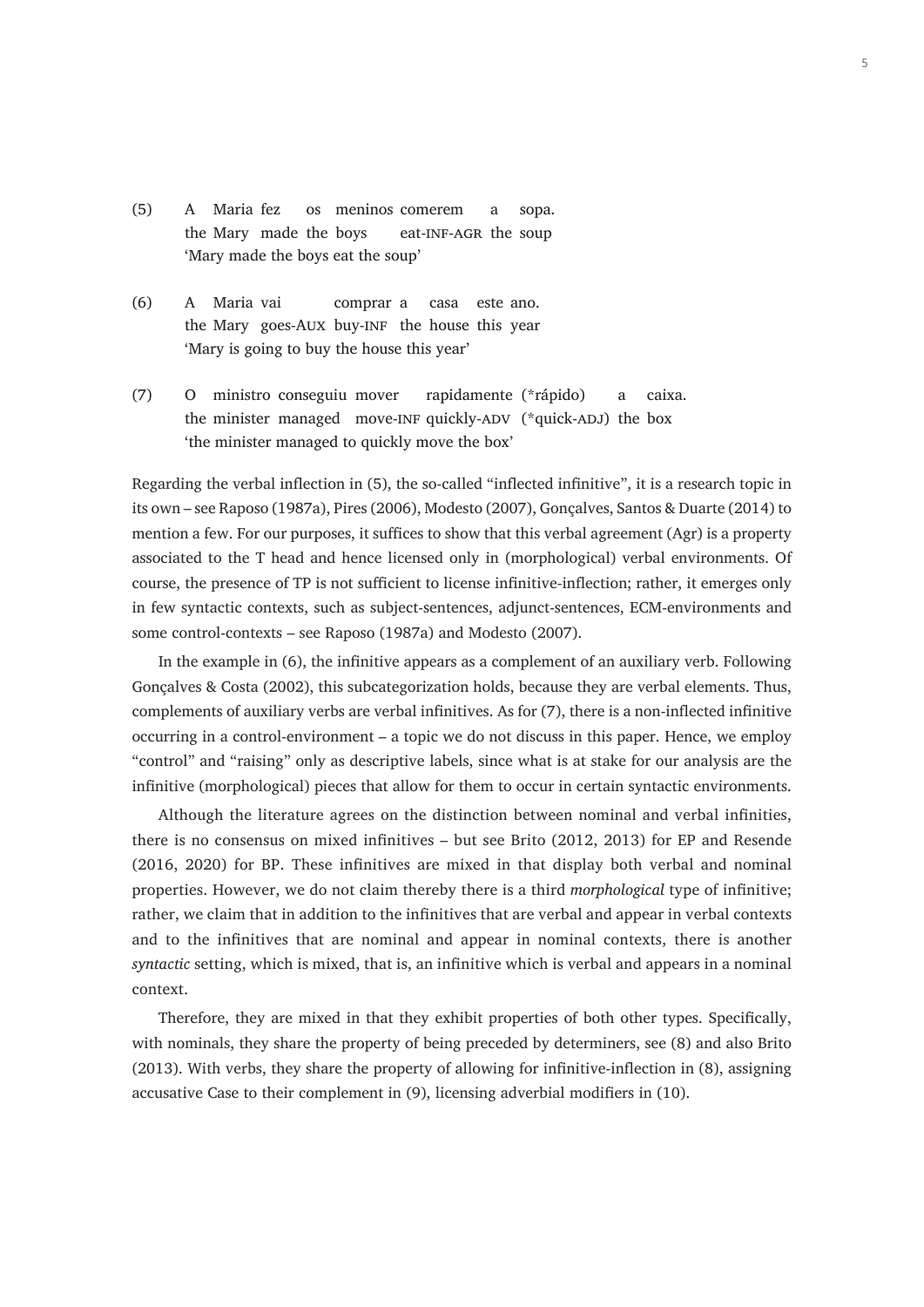- (8) (a) O saber matemática ajuda no desenvolvimento do cérebro. the-masc know-inf mathematics helps in-the development of-the brain 'knowing math helps the development of the brain'
	- (b) O zombarem de certos abusos desse nosso apego aos diminutivos.<sup>5</sup> the-masc mock-inf-agr of certain abuses of this our attach to diminutives 'their mocking of our excessive attachment to little things'
- (9) Ao comprar uma casa (/comprá-la), você deve assinar o contrato. to-the-masc buy-inf a house (she-acc), you must sign the contract 'by buying a house, you must sign the contract'
- (10) Ao movermos bruscamente (/\*brusco) a caixa… to-the move-INF-AGR suddenly-ADV (/\*sudden-ADJ) the box... 'by our suddenly moving the box'

In the examples from (8) to (10), despite of "internal" properties being verbal (that is, they are verbal infinitives), the presence of the determiner (in the case, the D head) is evident: *o* (the-MASC-SG) in  $(8)$ ,  $(9)$  and  $(10)$ . In  $\S$  2, we account for this "mixed" behavior. In any case, the fact that (morphologically) verbal infinitives can occur inside DPs, with overt Ds, supports the idea that there can be other "nominal infinitive-clauses" (hence, mixed) even when the D is not overt. This is the case of the subject-infinitive clauses and some embedded infinitive-clauses, as in  $(11)–(14)$ .

This reasoning traces back to Raposo's (1987b) idea of " $I^{MAX} = NP$ ", in that inflected infinitive's Agr must be Case-marked and to Raposo's (1987a) insight that infinitive clauses are nominal projections. These conclusions are stemmed on the observation that as any other nominal, (some) infinitive-clauses must be Case-marked, as in (11). Additionally, such infinitives can also appear in typical nominal positions as subjects, in (12). Moreover, Resende (2021) takes clefting as a piece of evidence for claiming that BP can cleft DPs, but not CPs. And, Iordăchioaia (2013) argues that pronominalization attests the presence of DP (even with default φ-features), in (14).

- (11) (a) A Ana deseja / sonha / espera morar em Paris. the-FEM Anne desires  $/$  dreams  $/$  hopes live-INF in Paris 'Anne wants / hopes / expects to live in Paris'
	- (b) O desejo / sonho / esperança \*(de) morar em Paris. the-MASC desire  $/$  dream  $/$  hope (of) live-INF in Paris 'the desire / dream / hope of living in Paris'

<sup>5</sup> From *Raízes do Brasil* by Sérgio Buarque de Holanda (1936, p. 148).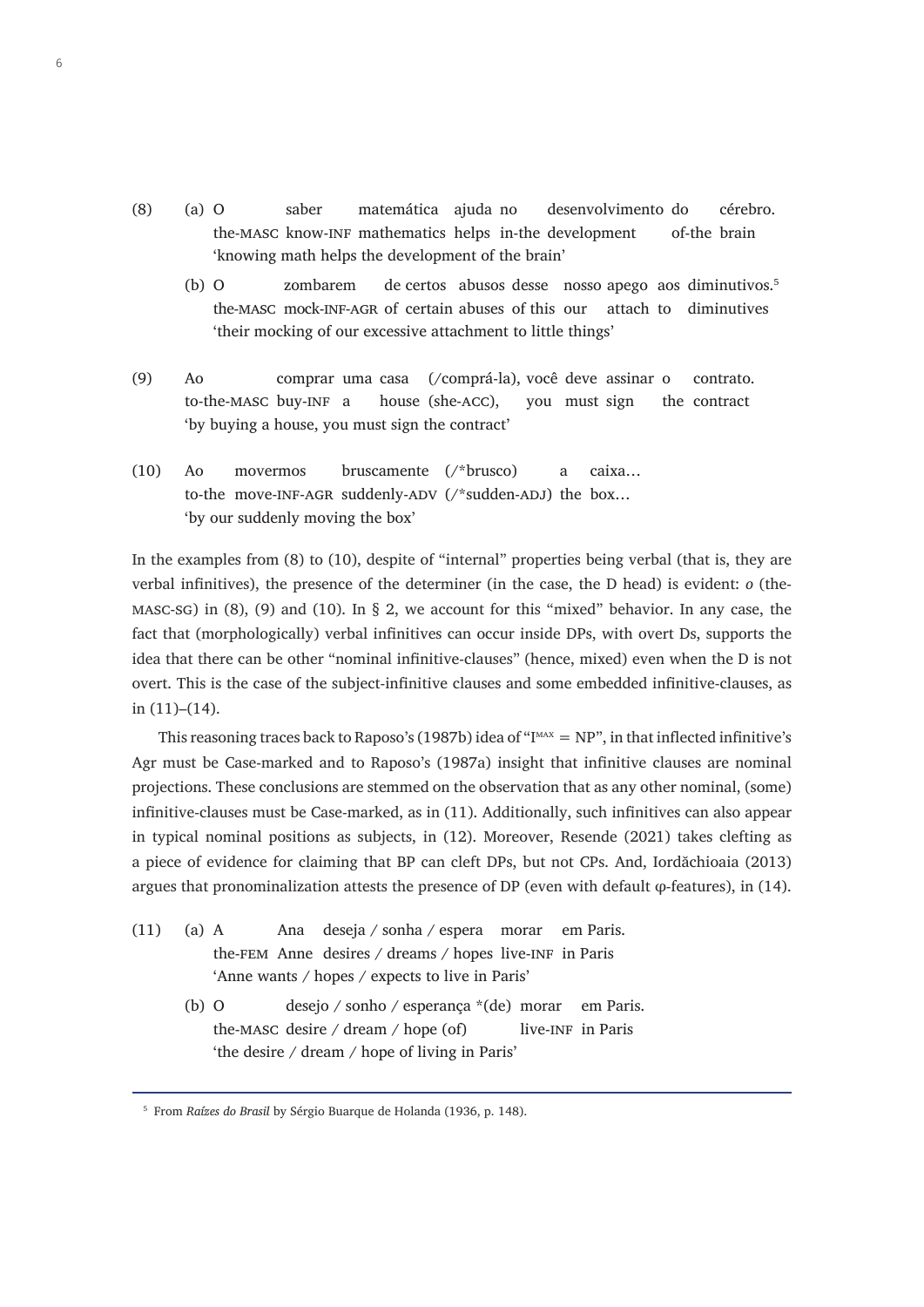- (12) (a) Tocar piano frequentemente (/\*frequente) estimula o cérebro. play-INF piano often-ADV (\*often-ADJ) stimulates the brain 'often playing the piano stimulates the brain'
	- (b) João e Maria tocarem piano frequentemente incomoda os vizinhos. John and Mary play-INF-AGR piano often-ADV annoys the neighbors 'John and Mary's often playing the piano annoys the neighbors'
- (13) (a) É  $[morar]_{\gamma_{\rm p}}$  em Paris que a Maria quer. is [live-inf] in Paris that Mary wants 'living in Paris is what Mary wants'
	- (b) É [uma moradia] $_{\text{DP}}$  em Paris que a Maria quer. is [a place to live] in Paris that Mary wants 'a house in Paris is what Mary wants'
	- (c)  $*$ É [que o João more em Paris]<sub>cp</sub> que a Maria quer. is [that the John lives-subj in Paris] that Mary wants'
- (14) A Maria quer [comer pizza]<sub>np</sub>, e o João também  $[0]_{\text{np}}$  quer. the Mary wants [eat-INF pizza], and the John also [he-ACC-SG] wants 'Mary wants to eat pizza and John wants it too'

In short, in the spirit of Brito (2012, 2013), Oliveira (2014) and Resende (2020), we assume that the data in (8)–(10) are instances of mixed nominalizations, in the sense of Chomsky (1970), due to the presence of the determiners. Below we give arguments that support this assumption. Additionally, the conclusion that some infinitive-phrases can be nominal could also apply to (11)–(14), given their nominal behavior. However, because of (syntactic) scope, we take to represent the mixed group only infinitives that occur as subjects or those which are introduced by determiners or prepositions and leave aside the issues that raise because of the grammatically of (11), (13) and (14).

Morphologically, verbal infinitives fall into the (verbal) template shown in (15), in the spirit of Camara Jr. (1970). In § 3 we show that infinitives are built respecting these slots.

(15) Verbal template in Portuguese (traditional version): Root + Verbal Theme Vowel + Tense/Mood/Aspect + Number/Person

Whether or not verbal infinitives appear in verbal contexts, the issue underlying their morphosyntax does not lie on their morphological composition (i.e. the projections /morphemes they have), but in the feature-specification of these projections that allow for them (or not) to appear in different syntactic environments, particularly as regards the features of T (the slot for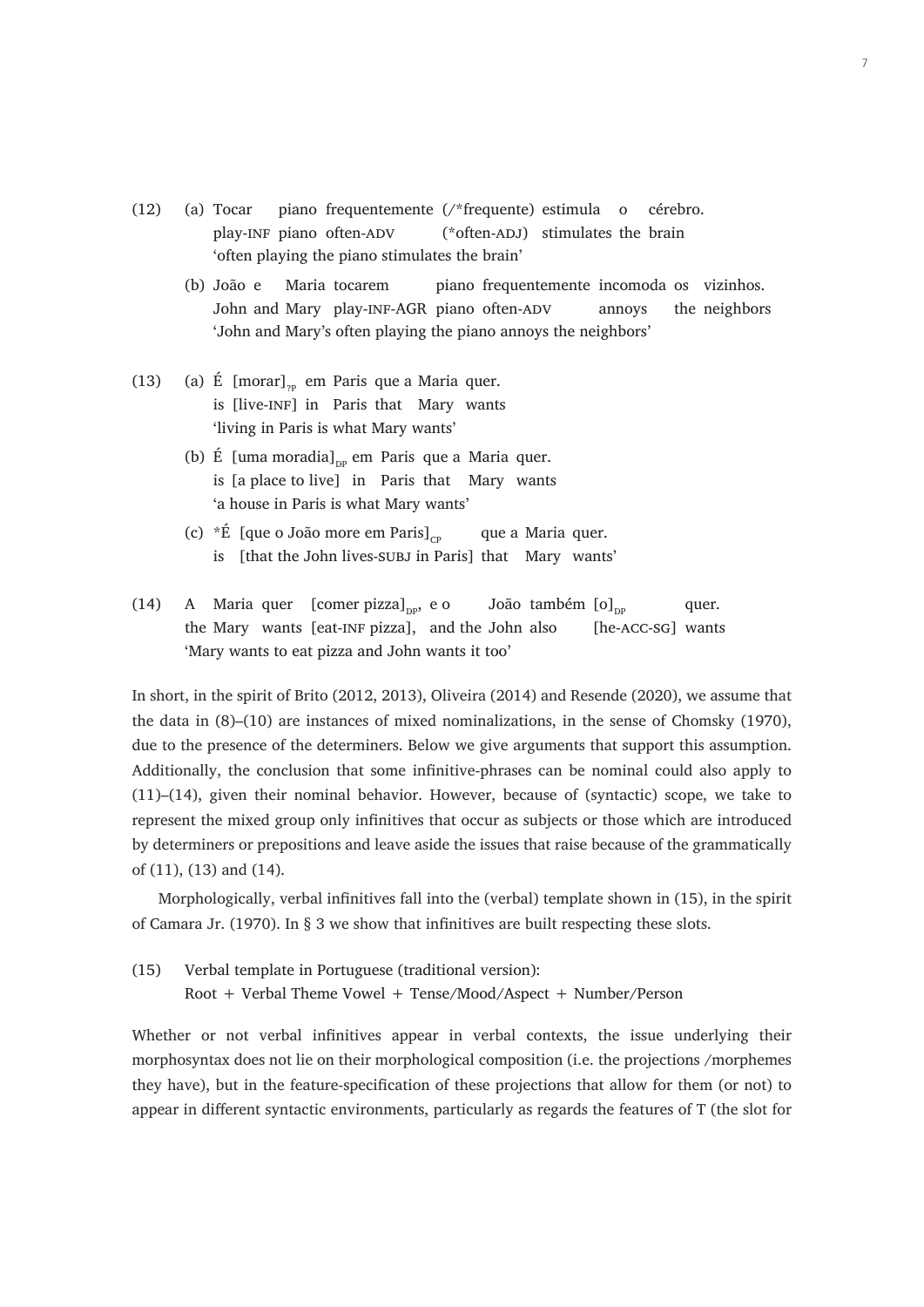Tense/Aspect in (15)). Following Stowell (1982), Landau (2004) and others, there are two kinds of reading for non-finite TP-phrases in relation to the matrix clause they co-occur with: futurate to the matrix verb (what literature has also called "irrealis") or simultaneity to the matrix verb (the "anaphoric" reading, to employ Landau's (2004) terminology). Examples from these two types are shown in (16), (17) and (18), where *amanhã* ('tomorrow') highlights the futurate reading.<sup>6</sup>

- (16) (a) O empresário planejou viajar (amanhã). the business man planned travel-INF (tomorrow) 'the business man planned to travel (tomorrow)'
	- (b) O empresário conseguiu viajar (\*amanhã).<sup>6</sup> the business man got travel-INF (tomorrow) 'the business man managed to travel (\*tomorrow)'
- (17) (a) A Carol mandou o André (/o mandou) limpar o armário (amanhã). the Carol ordered the André (/him ordered) clean-inf the locker (tomorrow) 'Carol ordered Andrew (/him) to clean the locker (tomorrow)'
	- (b) A Carol viu o André (/o viu) limpar o armário (\*amanhã). the Carol saw the Andrew  $//$  him saw) clean-INF the locker (tomorrow) 'Carol saw Andrew (/him) clean the locker room (\*tomorrow)'
- (18) (a) A névoa deve cobrir a cidade (amanhã). the fog must cover-INF the city (tomorrow) 'the fog must cover the city (tomorrow)'
	- (b) A névoa parece cobrir a cidade (\*amanhã). the fog seems cover-inf the city (tomorrow) 'the fog seems to cover the city (\*tomorrow)'

The examples (16), (17) and (18) show that in Portuguese the futurate/anaphoric distinction cannot be associated to a specific syntactic environment, since in (16) both sentences are obligatory control-constructions; in (17), we have two examples of ECM; in (18), both (a) and (b) are instances of raising. In these sentences, the compatibility with *amanhã* ('tomorrow') highlights the futurate reading, whereas their incompatibility signals that the reading is anaphoric and hence hinges on the morphological setting of the finite verb: past morphology in (16) and (17), present in (18). In this later case, the main point is that the infinitive form has a futurate reading although the modal verb has a present-tense morphology.

<sup>6</sup> See Gonçalves, Santos & Duarte (2014) and also Cunha & Silvano (2016) for an alternative account for this ungrammaticality – one against Landau's (2004) system.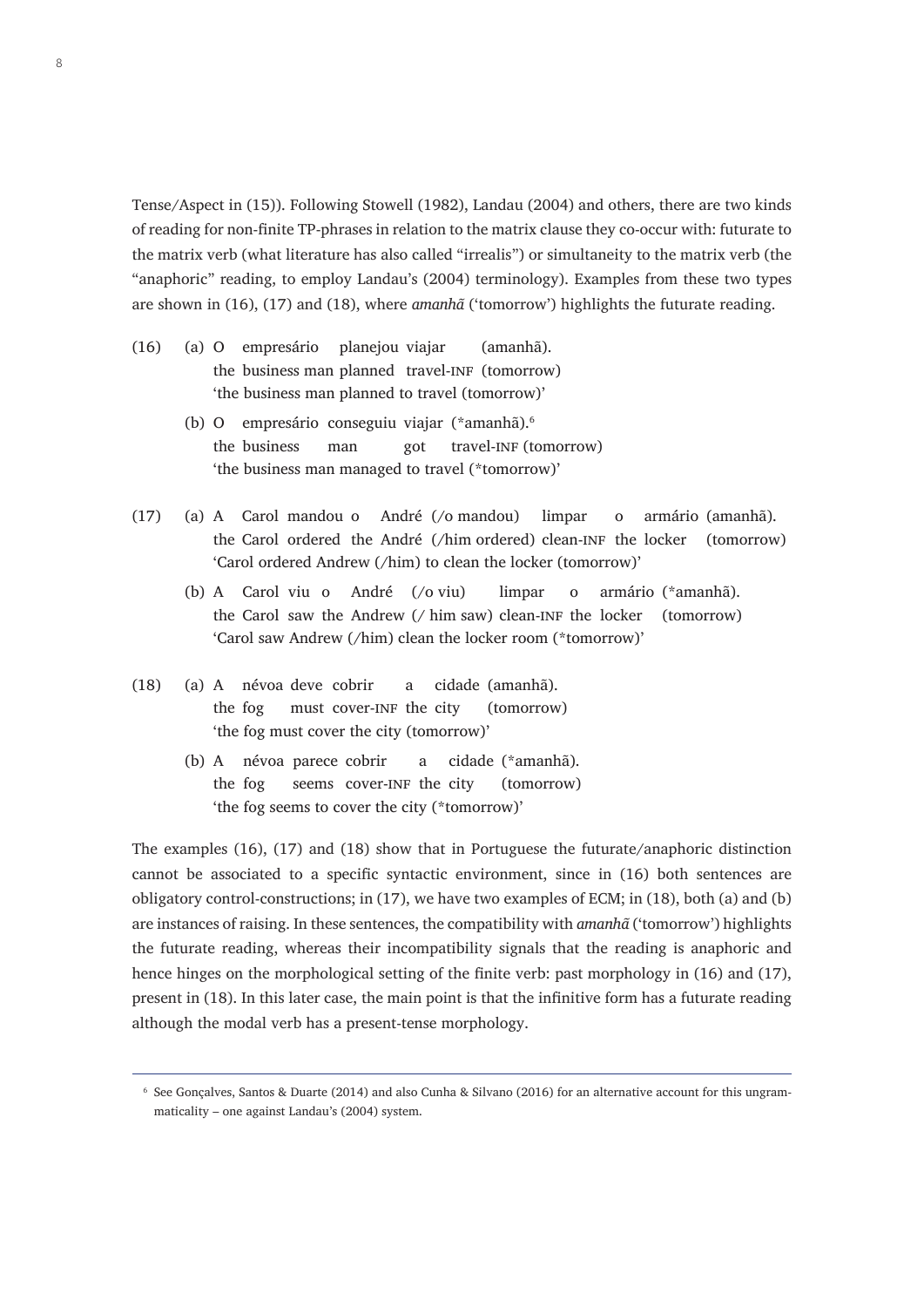As for mixed infinitives, although they are embedded in DPs, they project T, which is supported by three additional tests, namely, (i) they assign nominative Case to the subject (Modesto, 2007), as in (19); (ii) they are modifiable by TP-adjuncts (Zucchi, 1993) differently from nominal infinitives, as in (20); (iii) they host a landing site for a moved clitic (Iordăchioaia, 2013), which is a property of T, but not N's, as in (21).

- (19) Eu (\*me/\*mim) chegar atrasado é difícil. me-NOM (me-ACC/me-DAT) arrive-INF late is rare 'it is rare of me to arrive late'
- (20) (a) Ao  $\left[\begin{matrix}T_p \text{ estar sempre}\end{matrix}\right]$  alheio às notícias, você pode acabar alienado. to-the-masc [be-inf always] foreign to-the news, you can end up alienated 'by always being away from the news, you might end up alienated'
	- (b)  $*$ O [<sub>NP</sub> nunca bater] dos sinos preocupou o padre. the-masc [never ring-inf] of-the bells concerned the priest 'the never ringing of the bells worried the priest'
- (21) (a)  $\lbrack_{\rm Tp}$  sentir-se] sozinho é comum hoje em dia. [feel-INF oneself] alone is common nowadays 'feeling alone is something common these days'
	- (b)  $\left[ \begin{smallmatrix} 1 \\ T_P \end{smallmatrix} \right]$  sentir  $\langle \text{se}_i \rangle$  sozinho é comum hoje em dia.
	- (c)  $\left[\begin{smallmatrix} 0 & \text{N} \\ \text{N} & \text{N} \end{smallmatrix}\right]$  sozinho é comum hoje em dia.
	- (d)  ${}^{\ast}$ [<sub>NP</sub> O se<sub>i</sub> sentir <se<sub>i</sub>>] sozinho é comum hoje em dia.

In (19), the fact that the only form of the pronoun is nominative endorses Modesto's (2007) analysis that the infinitive in subject clauses is always inflected. In addition, Raposo (1987a) argues that inflected infinitives, like finite clauses, take lexical subjects, whereas non-inflected infinitives take PRO. In (20a) the infinitive is embedded in a DP, but the infinitive is not a noun, since it can license TP-adverbs, such as *sempre* ('always'), *nunca* ('never'), etc., what is not possible for nominal infinitives like (20b), whose nominal nature is attested by the preposition *de* ('of') introducing the complement. Regarding (21), proclisis is allowed only if the verbal form has a position for hosting it, which is taken as a property of T; thus, mixed infinitives allow for proclisis differently from nominal infinitives, as in (21d).

Hence, in this scenario, although mixed infinitives share external properties with nominals (they are headed by D), they share internal properties with verbal infinitives. Thus, we conclude, taking insights from the literature, that one may detect three types of infinitives, namely, a nominal, a verbal, and a mixed one. As we discuss in § 3, important consequences follow from this conclusion. Moreover, we show that mixed infinitives are not couched in the futurate/anaphoric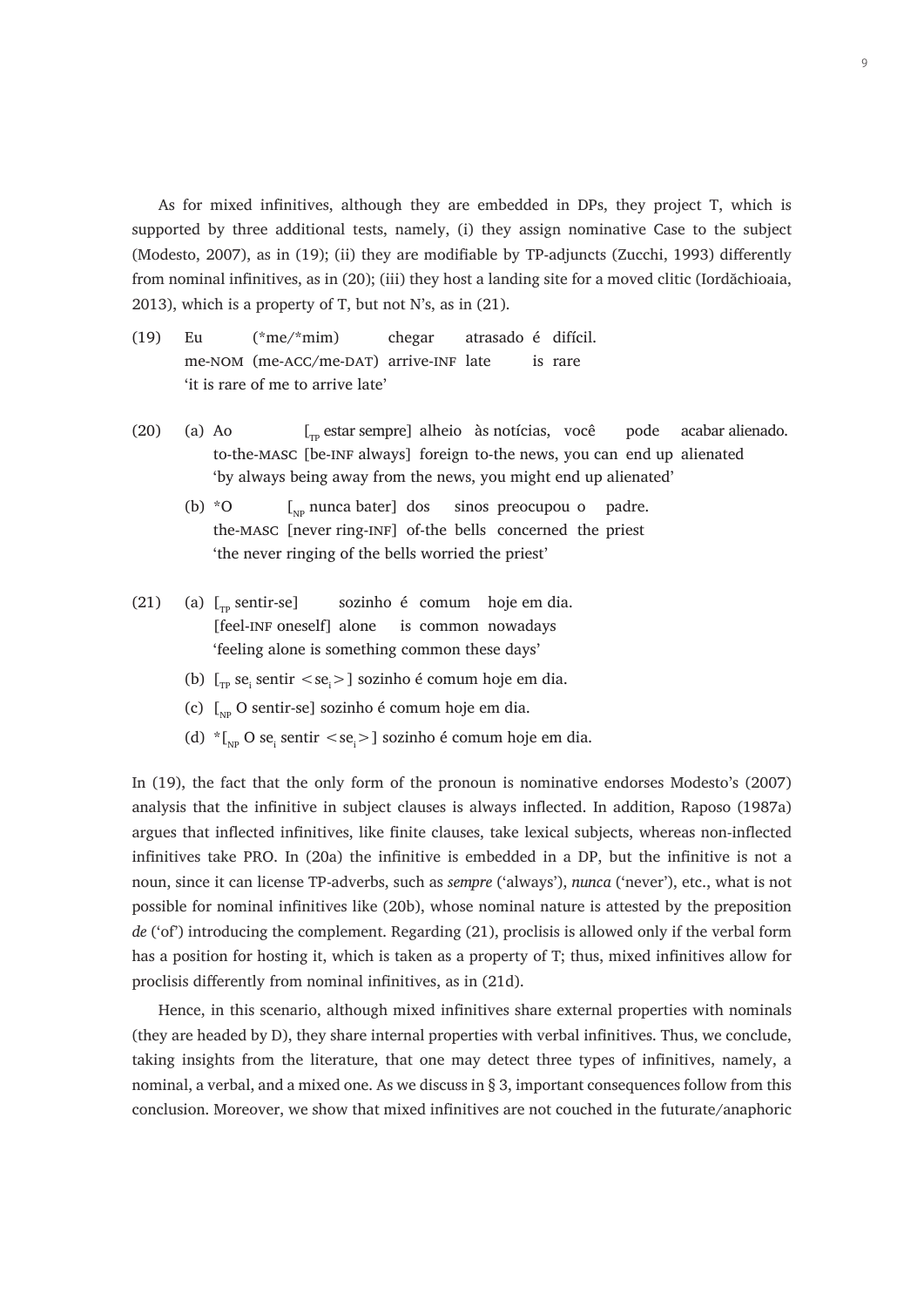distinction, what suggests that they are not only syntactically different, but also semantically (and feature-) distinct.

#### **3. The pieces of the infinitives**

In § 2 we showed that infinitives can be divided into three structures, according to their morphosyntactic properties: prototypically nominal and verbal infinitives, and a mixed group, which are structurally verbs, but appear in typically nominal positions, that is, inside DPs.

In the traditional description, according to which infinitive is one of the nominal forms of the verbs, the lexicon lists lexical entries; verbal infinitives are primes and other types of infinitives are derived from them or one of their (nominal) forms. Of course, nominalization is, strictly speaking, one of the nominal forms of the verb. However, if *cantar* ('to sing') is a nominal form of the verb, it is unclear why *canto* ('song'), *cantoria* ('singing') or *cantor* ('singer') could not fall into the description *one of the nominal forms of the verb* – see Oliveira (2014) and Resende (2020) for discussion on Portuguese.

This idea tracing back to the Traditional Grammar view (and underlying lexeme-based approaches to morphology) struggles with both empirical adequacy and theoretical plausibility. In spite of being the quotation verbal form for Portuguese and is also one of the most frequent forms in the language (given the range of syntactic contexts where they can appear (Oliveira, 2014; Resende, 2020), there is no reason to presume that the lexicon lists inflected forms or even that there are some either morphological or lexical operation changing infinitive verbal forms into nominal forms – by means of zero-affixation, for instance.

Moreover, mixed infinitives show that the verbal/nominal labeling is not enough and also suggest that the different properties of these forms are indeed structurally and semantically determined, as we will show below. In this paper, by assuming Distributed Morphology's framework, we argue that all infinitive forms – as any other "word" in the language – are syntactically derived. Thus, there is no "prime" form. Words are built out of roots and abstract syntactic-semantic features, devoid from phonological content, by the same syntactic operations used for building phrases and sentences, namely, Merge, Move and Agree (Halle & Marantz, 1993, 1994; Embick & Noyer, 2007). Being so, any infinitive is built out of a root and a verbalizer head  $v^{\mathrm{o}}$ , which turns the root into a verbal structure – ultimately in this case, into a verbal stem.

We showed in § 2 that infinitives appear in different structures, nominal as well as verbal environments; all infinitives have verbal properties, in that they denote events (or states), as shown in (22). Syntactically, merging  $v^{\circ}$  licenses the occurrence of the internal argument (when it is the case), as in (23). Morphologically, along the lines of Harris (1999),  $v^{\circ}$  is responsible for projecting the verbal theme vowel  $(\tau)$ , appearing in all instances of infinitives, as in (24). This derivation is illustrated by the root √CANT in (25).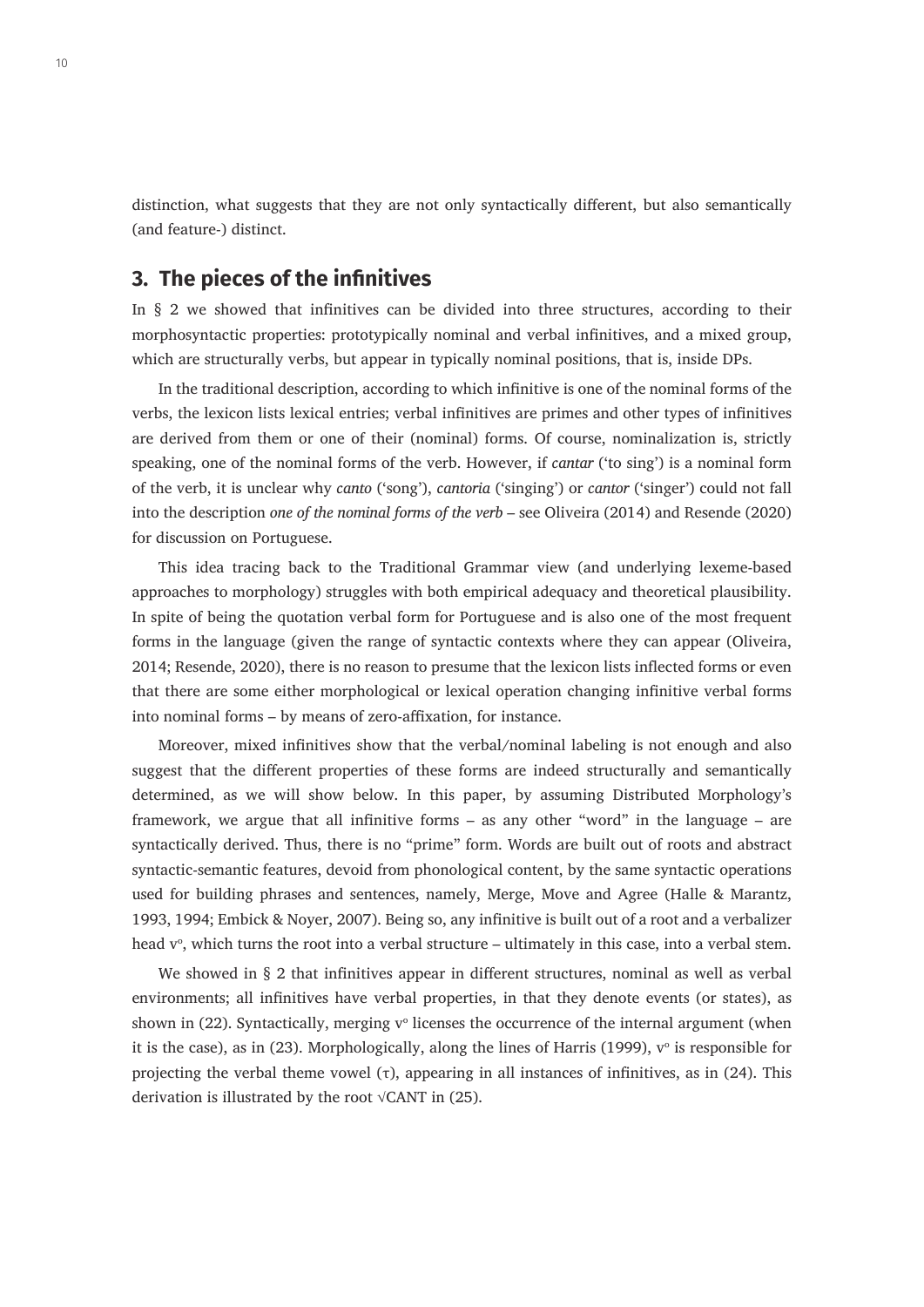- (22) (a) O cantar dos pássaros ao meio-dia (see *o canto dos pássaros*). the sing-INF of-the birds at-the noon 'the singing of the birds at noon'
	- (b) Ao cantarem essa música ao meio-dia… to-the-MASC sing-INF-AGR this song at-the noon 'by singing this song at noon…'
	- (c) A Maria quer cantar ao meio-dia. the Mary wants sing-INF at-the noon 'Mary wants to sing at noon'
- (23) (a) O trocar das chaves (see *a troca das chaves*). the-MASC switch-INF of-the keys 'the switching of the keys'
	- (b) Ao trocar as chaves… to-the-MASC switch-INF the keys 'by switching the keys'
	- (c) A Maria quer trocar as chaves. the Mary wants switch-INF the keys 'Mary wants to switch the keys'
- (24) (a) O narrar dos fatos… the-MASC narrate-INF of-the facts 'the narrating of the facts'
	- (b) Ao correr… to-the-MASC run-INF 'by running…'
	- (c) A Maria quer dormir… the Mary wants sleep-INF 'Mary wants to sleep'

(25)

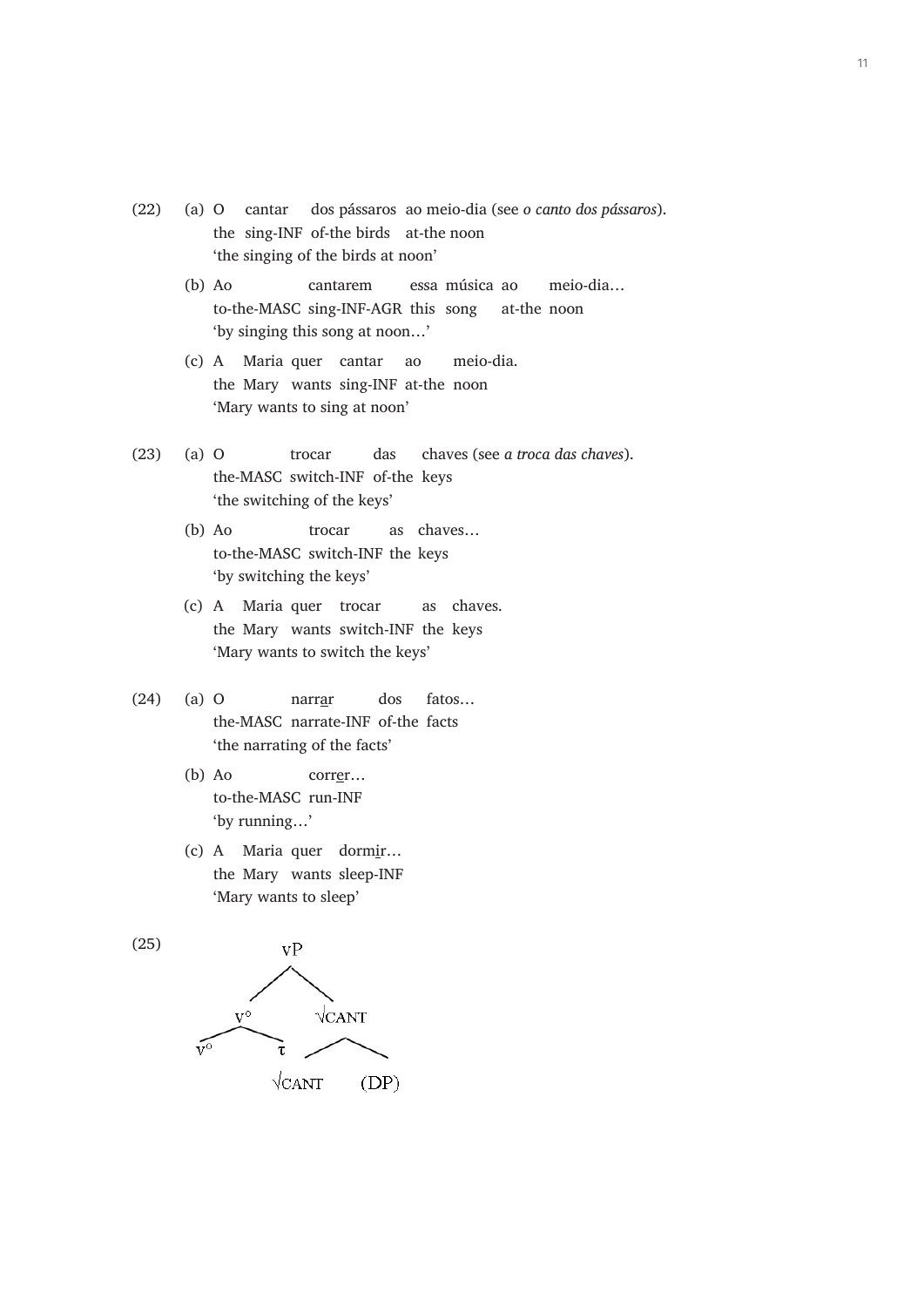In (22) the occurrence of a time-locating modifier, *ao meio-dia* ('at noon'), signals the eventreading of the nominal infinitive; hence, the presence of  $v^{\circ}$  – in (22a), as well as in (23a). In (23) the examples show that the infinitives license the internal argument, as predicted.<sup>7</sup> In turn, the data in (24) show the occurrence of the verbal theme vowel, associated to the verbal categorizer  $-$  in (25),  $ν<sup>o</sup>$  projects τ,<sup>8</sup> which will house the class morpheme,  $-a$ - for the root √CANT, which projects the internal argument.

Moreover, following Kratzer (1996), Distributed Morphologists have associated the licensing of the external argument to a different syntactic head, namely, Voice. As we can see in (26), if a (finite) verb licenses an external argument, then its infinitive form will as well. In turn, (27) shows that infinitives can occur with agent-oriented modifiers, as *deliberado*/*deliberadamente* ('deliberate(ly)'), which is also treated as being a VoiceP's property $^9$  – see the representation in (30).

- (26) (a) O narrar dos fatos pela testemunha. the-MASC narrate-INF of-the facts by-the witness 'the witnesses' narrating of the facts'
	- (b) O João misturar drogas com álcool… The John mix-INF drugs with alcohol 'John's mixing drugs and alcohol…'
	- (c) A testemunha tentou (ela mesma) narrar os fatos.<sup>10</sup> the-FEM witness tried (herself) narrate-INF the facts 'the witness tried to narrate the facts (herself)'
- (27) (a) O narrar deliberado dos fatos. the narrate-INF purposeful of-the facts 'the purposeful narrating of the facts'

 $<sup>7</sup>$  Here, we assume that the dummy preposition-insertion is a PF-requirement, which has to do with a last-resort mech-</sup> anism to prevent the derivation from crashing, because of its Case-less status (Harley & Noyer, 1997), that is, when the structure is nominal. Again, this is not a crucial matter for presenting the argument – see Resende (2020) for analysis and discussion.

<sup>8</sup> Actually, Harris' (1999) proposal is that for every categorizer head in the syntax, a thematic position (*th*) is projected in *Morphological Structure* (MS), in the PF-branch – see also Embick & Noyer (2007). In any case, the point in (25) is just to show that the verbal theme vowel depends on  $v^\circ$ . Therefore, we can omit further details.

<sup>&</sup>lt;sup>9</sup> Again, for simplicity, we leave aside some details, such as the Voice-specification, [PASS]/[ACT], which could possibly handle both the Case-marking issue and the argument/adjunct distinction. In any case, the leading idea is that both passiveconstructions and nominalizations would be specified as [pass] due to the non-obligatoriness of the external argument, differently from active-constructions. This alignment made some nominals being called "passive-nominalizations".

<sup>10</sup> It should be noted that the interposing *ela mesma* ('herself') in (26c) is only possible with prosodic focus and with *mesma* ('self'), not just *ela* ('her'). However, this example just meant to signal that the embedded infinitive *narrar* ('narrate') also contains Voice and however syntax handles this interposing, *ela mesma* can be seen as being licensed by the infinitive's Voice.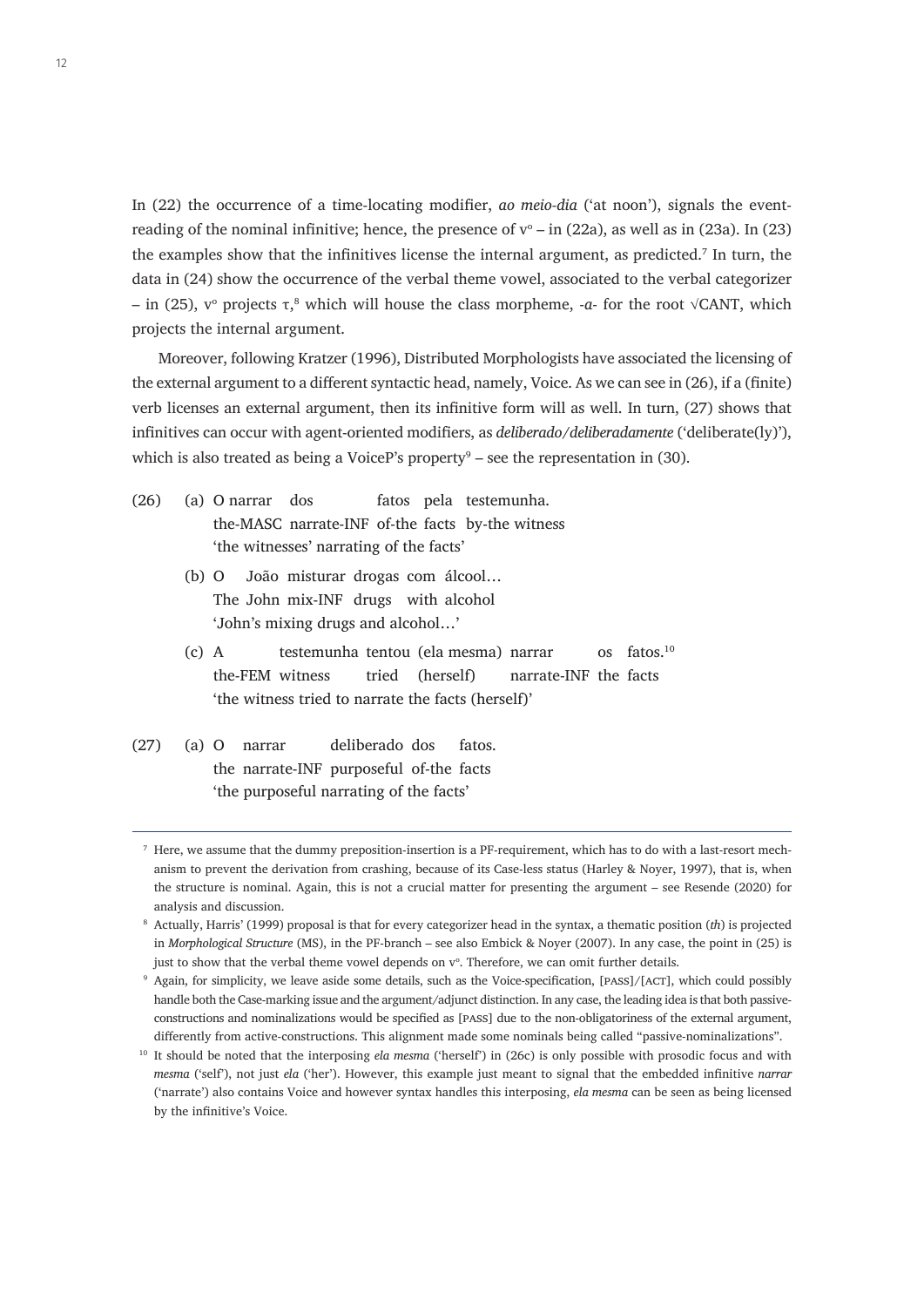- (b) Misturar propositadamente drogas com álcool… mix-INF purposefully drugs with alcohol 'purposefully mixing drugs and alcohol…'
- (c) A testemunha tentou misturar propositalmente drogas com álcool. the witness tried mix-INF purposefully drugs with alcohol 'the witness tried to purposefully mix drugs and alcohol'

So far, we have shown that the three types of infinitives behave alike, regardless of Case-marking conditions – see footnotes 7 and 9. Along these lines, all infinitives are verbs. In Distributed Morphology, the system cannot look ahead and hence all properties must be the same until the point the derivation splits and the structure being formed gets its final categorization and, only then, assumes the different properties we observed in § 2 among verbal, nominal and mixed infinitives.

Following the literature on nominalizations (Alexiadou, 2001 and subsequent work), not only verbs can carry information about grammatical aspect (see (15)), but also nominals denoting events/states. Accordingly, we claim that infinitives (of all three types) contain AspP,<sup>11</sup> whose head is crucial for the semantic interpretation of the events  $(\S 4)$ , but also has syntactic and phonological reflexes, such as the co-occurrence with aspectual modifiers, *constante*(*mente*) ('constant(ly)') in (28) and the realization of Asp-morpheme, as in (29), for Polish – extracted from Alexiadou (2001, p. 131).

- (28) (a) O constante bater dos sinos. the-MASC constant ring-INF of-the bells 'the constant bells' ringing'
	- (b) Ao bater constantemente os sinos… to-the-MASC ring-INF constantly the bells 'by constantly ringing the bells…'
	- (c) O padre deseja bater os sinos constantemente. the priest wish ring-INF the bells constantly 'the priest wants to constantly ring the bells'
- (29) (a) Ocenianie studentów przez nuaczycieli ciagnęło się przez cały tydzień. 'evaluation-imperf students-gen by teachers lasted refl through the whole week'
	- (b) Ocenienie studentów przez nuaczycieli nastąpiło szybko. 'evaluation-perf students-gen by teachers occurred quickly'

 $11$  Here, we leave aside the question of whether or not grammatical aspect-information should be coded as a (T-)feature or as an Asp projection and simply assume the current view that, as the nominalizations, there is an AspP above VoiceP, as in (30) – but see Resende (2020) for discussion and consequences and also Santana (2016) for an alternative view.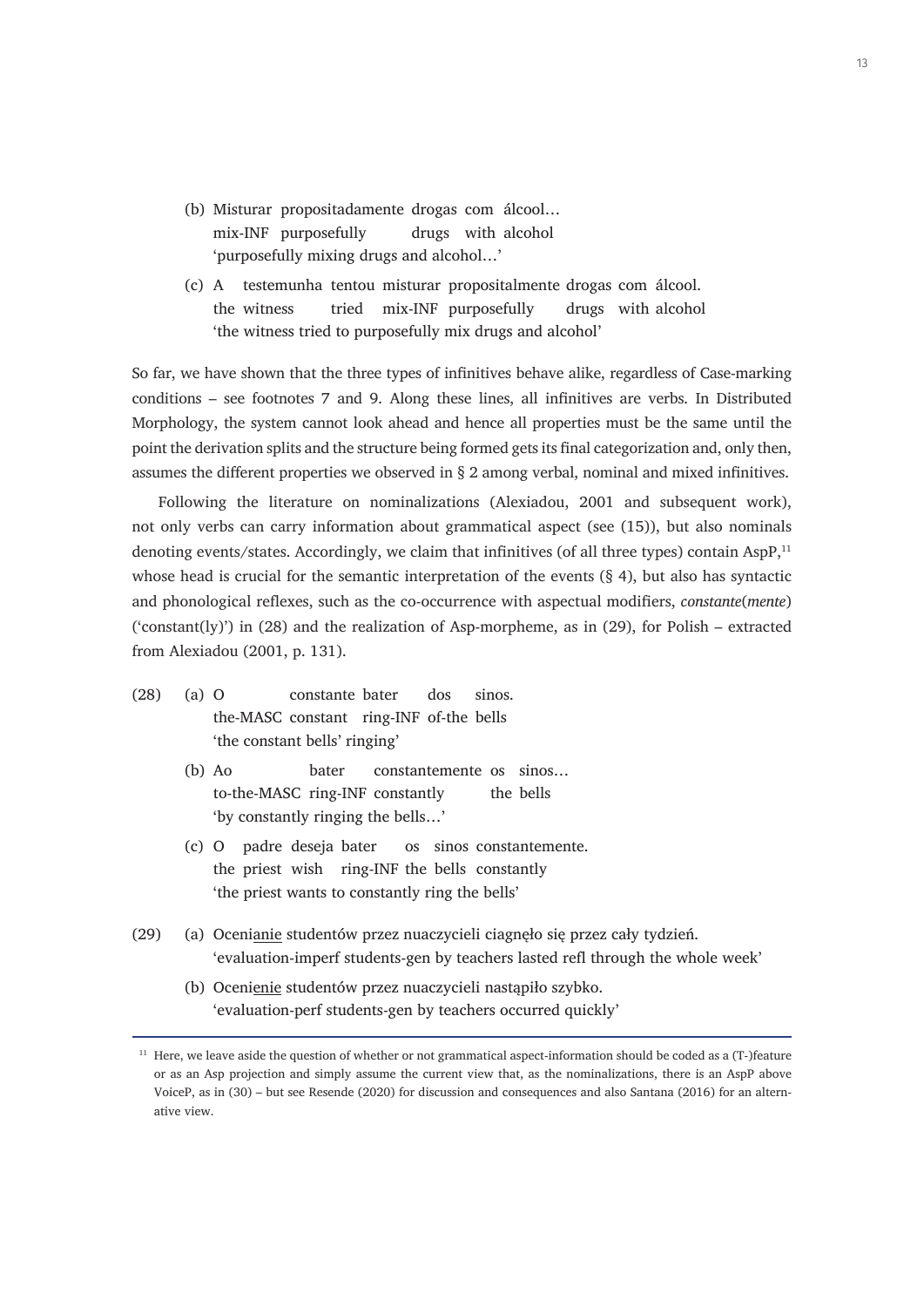Even if the nominalizations in (29) are not infinitives (rather, "derived" nominals), these data provide evidence that Asp can have an independent morphophonological realization in eventnominals apart from its clearly outer-aspectual readings, such as in German infinitives (Alexiadou, Iordăchioaia & Schäfer, 2011). We come back to this issue later on.

Regarding verbal infinitives, although the literature acknowledges that non-finite forms do not bear (T-)temporal properties – or, at least, they are temporally defective (Pires, 2006) – it has already been shown that they bear (outer-)aspectual properties: gerunds are durative (Rodrigues, 2006) and participles are perfective (Medeiros, 2010). Thus, built on this idea, we endorse the hypothesis that infinitives also contain AspP above VoiceP, as in (30).



AspP is the last projection shared by all infinitives. As shown in  $\S$  2, nominal infinitives are prototypically nominals, in that they share all "external" properties with nouns (although they display the "internal" properties of verbs, such as event-reading, argument-structure, etc.) – see Brito (2013) for a similar conclusion. In this case, the nominal properties shown in  $\S$  2 are: precedence by determiners, nominal plural marking, modification by adjectives. All of these, along the lines of DM, are associated to  $n^{\circ}$ , the nominal categorizer. Moreover, following Harris (1999), further evidence for n<sup>o</sup> is provided by the nominal theme vowel ( $\mathfrak{I}$ ) in (31), in the plural form of the nominal infinitive, as well as in (31b) for common nouns, and in (31c) for some derived words.

- (31) (a) falar-e-s, dever-e-s, poder-e-s. speak-TH-PL, must-TH-PL, can/may-TH-PL 'the ways of speaking', the duties, the powers'
	- (b) altar-e-s, os mare-s, os sabore-s. altar-TH-PL, sea-TH-PL, flavor-TH-PL 'the altars, the sea, the flavors'
	- (c) mar-e-moto sea-TH-root 'seaquake'

The nominal infinitive shares up to the nP-level the underlying form (that is, the same functional heads) with other event-nominalizations, as shown in (32) for affixal nominalizations in addition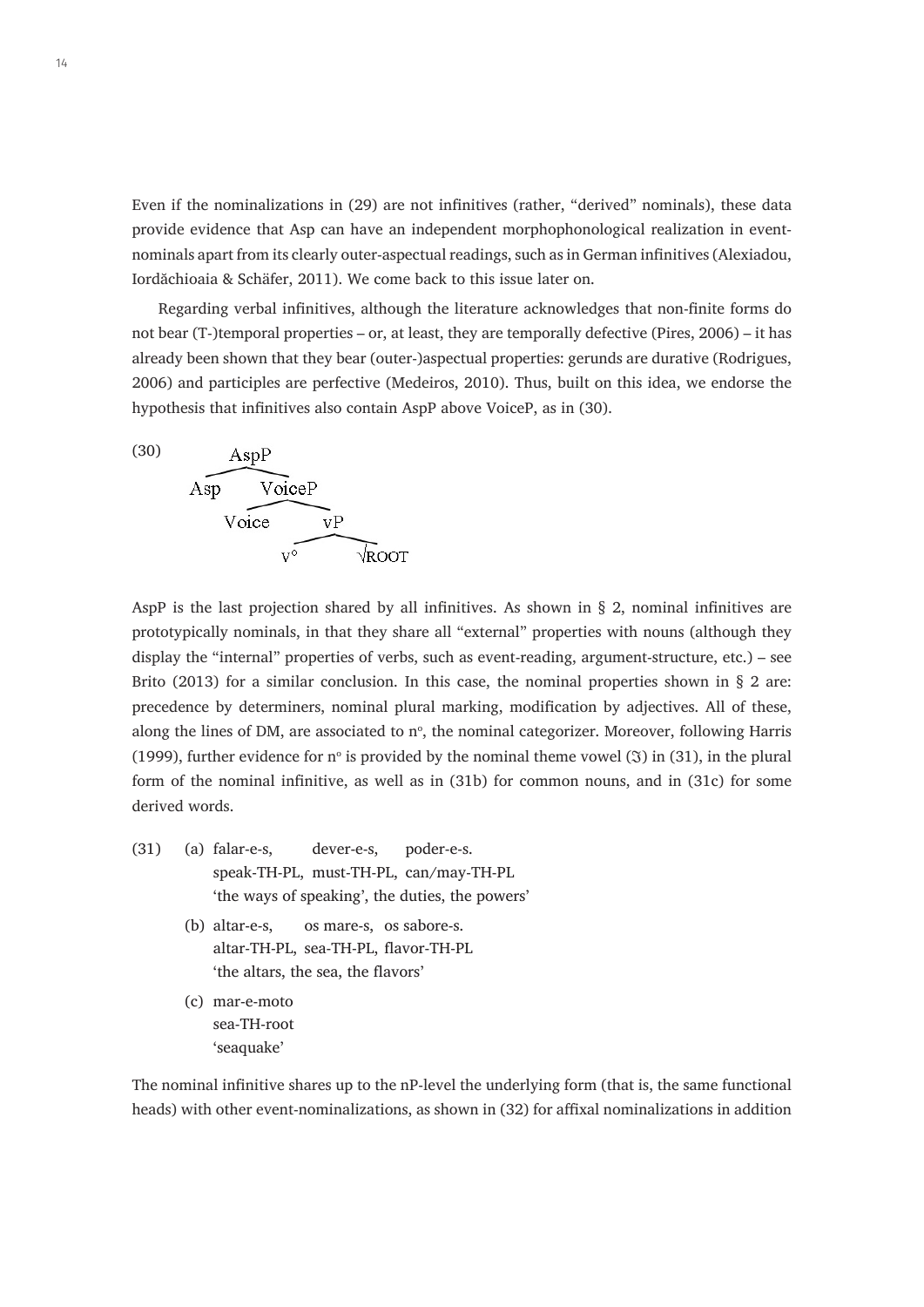to (32a) and (23a) zero-affixed nominalizations. Therefore, in our analysis, /R/ is the realization of the  $n^{\circ}$  head – see Raposo (1987b) for a similar conclusion. The derivation of the nominal infinitive is represented in (33).

- (32) (a) A narração dos fatos pela testemunha. the-FEM narration of-the facts by-the witness 'the narration of the facts by the witness'
	- (a') O narrar dos fatos pela testemunha. the-MASC narrate-INF of-the facts by the witness 'the narrating of the facts by the witness'
	- (b) O nascimento de uma Nova Era. the-MASC born-ment of a new era 'the raise of a New Era'
	- (b') O nascer de uma Nova Era. the-MASC born-INF of a new era 'the raising of a New Era





On the other hand, verbal infinitives are prototypically verbs – as shown in  $\S 2$  –, since they allow for the inflected-infinitive, modification by adverbs and assignment of accusative Case to the complement. Structurally, along the lines of the template in (15), above AspP, verbal infinitives have TP. As shown in § 2, this conclusion is borne out by the assignment of nominative Case to the subject, licensing of TP-adverbs and hosting of clitic pronouns.

Thus, as represented in  $(34)$ , verbal infinitives do not have  $n^{\circ}$ , rather, they have T and then, /R/ is the realization of the TP/AspP-morpheme.<sup>12</sup> Additionally, following Embick & Noyer (2007) and others, Agr (responsible for the agreement) is projected by T in MS (*Morphological Structure*), as well as the theme vowels by the categorizer heads. Thus, the template in (15), in our analysis, appears in verbal infinitives as in (35).

<sup>&</sup>lt;sup>12</sup> Just like any other inflected verbal form in Portuguese, as the traditional view's template in (15) shows, the TA-morpheme (Tense/Aspect) is syncretic. For simplicity, we just assume that "Mood" is a feature associated only to finite forms. Therefore, /R/ is actually the realization of a T/Asp morpheme, not just TP. Being so, the grammar must manage to merge the morphemes in the verbal environment, allowing for them to realize a single node – see Resende (2020) for a proposal along these lines and Santana (2016) for an alternative view, both within DM.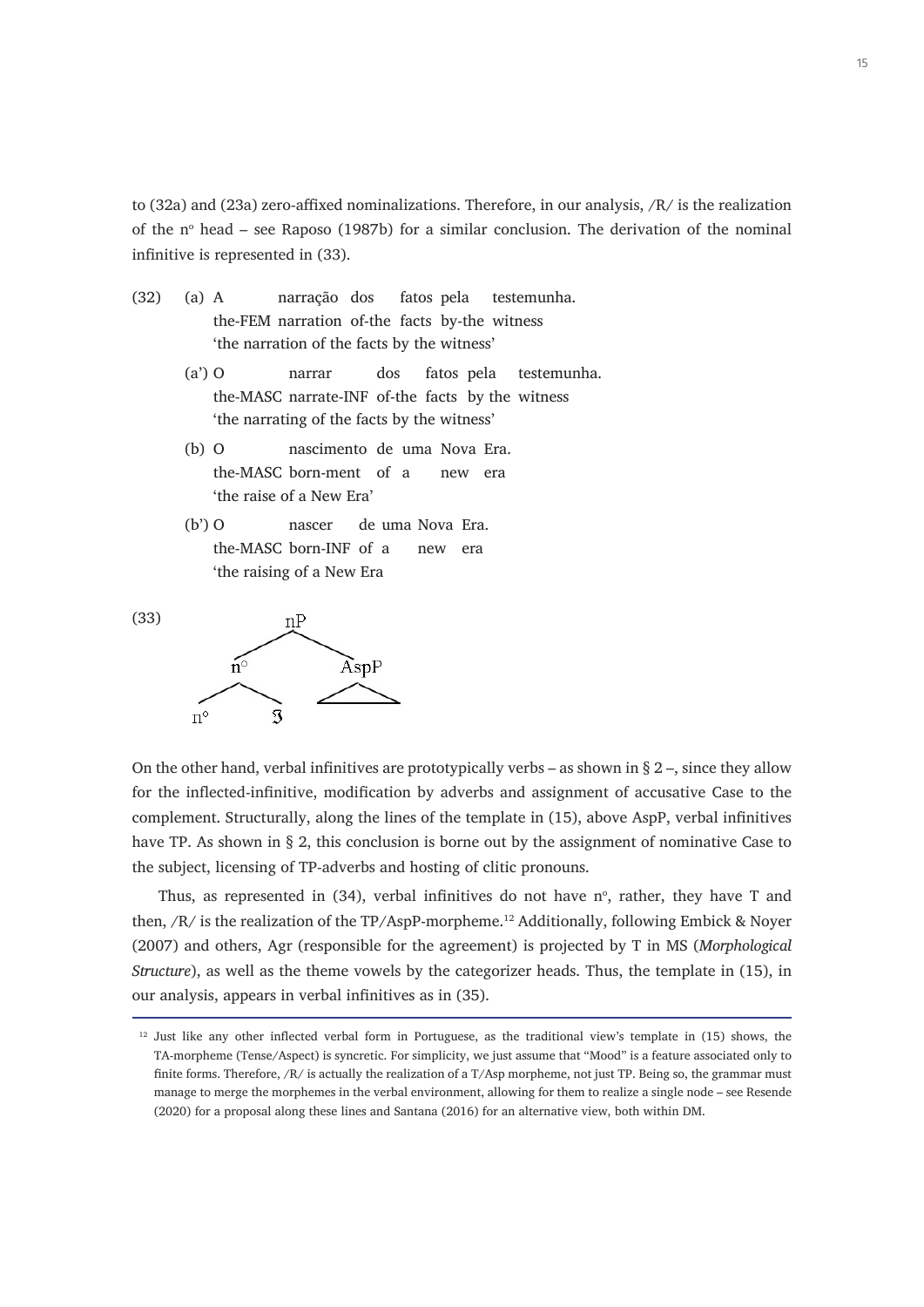



As shown in § 2, the verbal projections in  $(34)$  – as the template in  $(35)$  – underlie(s) all (morphologically) verbal infinitives. They can trigger (at least) two different readings: anaphoric and futurate. Additionally, mixed infinitives have another (and independent) tense-interpretation (following Landau, 2004)<sup>13</sup> as we will show below. In any case, the different temporal values are not a matter of structure; rather, they are the outcome of different T-features. Thus, following Stowell (1982) and Landau (2004), we propose that the futurate reading is coded by  $T_{f_{\text{t+tense}}}$  and the anaphoric by  $T_{\text{[-tense]}}$ . The idea is that the futurate reading, being future-oriented, is actually tense-marked.

Thus, we keep the same structure (i.e., projections) for all instances of verbal infinitives, despite of their different readings, which are captured by the specification of T. Furthermore, some device in the grammar must distinguish the infinitive tensed-T from the finite tensed-T one. Hence, assuming Stowell (1982) and others, we propose that in addition to tense, T has also a feature for finiteness. Thus,  $T_{[-finite]}$  codes infinitive forms and  $T_{[+finite]}$  finite forms. In this manner, we provide structures for anaphoric infinitives in (36a), exemplified in (16b), (17b) and (18b), and for the futurate infinitives in (36b), examples in (16a), (17a) and (18a).



<sup>&</sup>lt;sup>13</sup> But see Goncalves, Cunha & Silvano (2010) and Goncalves, Santos & Duarte (2014) for an alternative view, against Landau's (2004).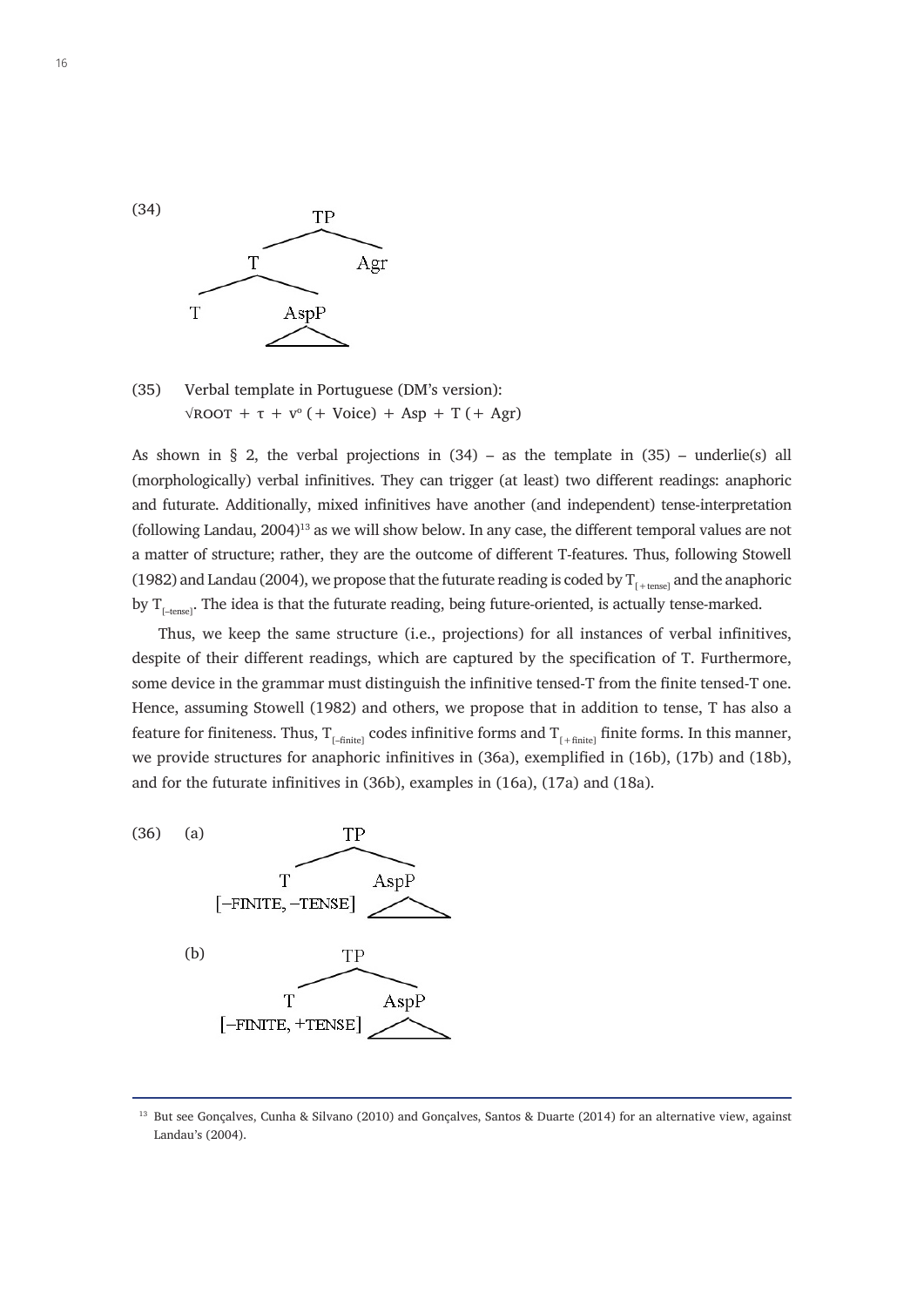In this system, we can handle the different specification of T by means of a strict relation with the matrix sentence, for instance: if a verb (i.e., √/vP/VoiceP) is futurate-oriented, like *prometer* ('promise'), or desiderative, like *querer* ('want'), we will have a futurate reading for the embedded TP; if it is an implicative verb (*manage-*type) or the verb *parecer* ('seem') we will have an anaphoric reading. As for ECM-contexts, if it is a perception-verb as *ver* ('see') and *ouvir* ('hear'), it will be anaphoric, but it will be futurate with causatives, like *fazer* ('make'), or permissives, like *deixar* ('let') – see Cyrino & Sheehan (2018) for related ideas.

- (37) (a) If V ( $\sqrt{\frac{v}{\text{V}}}$  (vice) is  $\alpha$ , then T is [+TENSE]. Where  $\alpha$  = future-oriented verbs, desiderative verbs...
	- (b) If V ( $\sqrt{\frac{v}{v}}$  Voice) is  $\beta$ , then and T is [-TENSE]. Where  $\beta$  = *parecer*-type, implicative verbs...
	- (c) If V ( $\sqrt{v}$ /Voice) is  $\gamma$ , then T can be [ $\pm$ TENSE]. Where  $\gamma$  = sensorial verbs, causative verbs...

At last, mixed infinitives – as argued in  $\S$  2 – are verbs, in that they rely on the structure of verbal infinitives, given in (34) and (35), because, as shown, they exhibit all the properties associated to TP. Still, they are preceded by overt determiners and need to appear in Case-marked positions, supporting the analysis that these TPs must be headed by D. Thus, the remaining question is: if mixed infinitives have TPs, rather than nPs, which is the T-feature specification in this case?

It is noteworthy that under the analysis that the embedded infinitive/TP is either anaphoric or futurate in relation to the matrix finite verb, the value of the embedded T is determined in relation to the c-commanding-T, that is, the T heading the matrix clause. Thus, either the embedded T denotes future in relation to the higher T (Wurmbrand, 2014) conveying a futurate reading or the lower T denotes simultaneity in relation to the T-commanding T, triggering the anaphoric reading (Landau, 2004). Ultimately, the open specification of the lower T depends on the c-command relation to a higher T – see Kratzer (1998). However, as shown in (38), the so-proposed mixed infinitives usually appear in sentences not c-commanded by another T, as in complements of prepositions in (38a) and subjects in (38b)–(38c) – see also Raposo (1987a) and Modesto (2007).

| (38) | (a) Ao abrir este site,                               | você permitirá a exibição de anúncios. |                           |
|------|-------------------------------------------------------|----------------------------------------|---------------------------|
|      | to-the-MASC open-INF this site, you allow-FUT         |                                        | the exhibition of pop-ups |
|      | "by opening this website, you will allow for pop-ups" |                                        |                           |

- (b) Tocar violão diverte a Maria. play-INF guitar amuses the Mary 'playing the guitar amuses Mary'
- (c) O João tocar violão diverte a Maria. the-MASC John play-INF guitar amuses the Mary 'John's playing the guitar amuses Mary'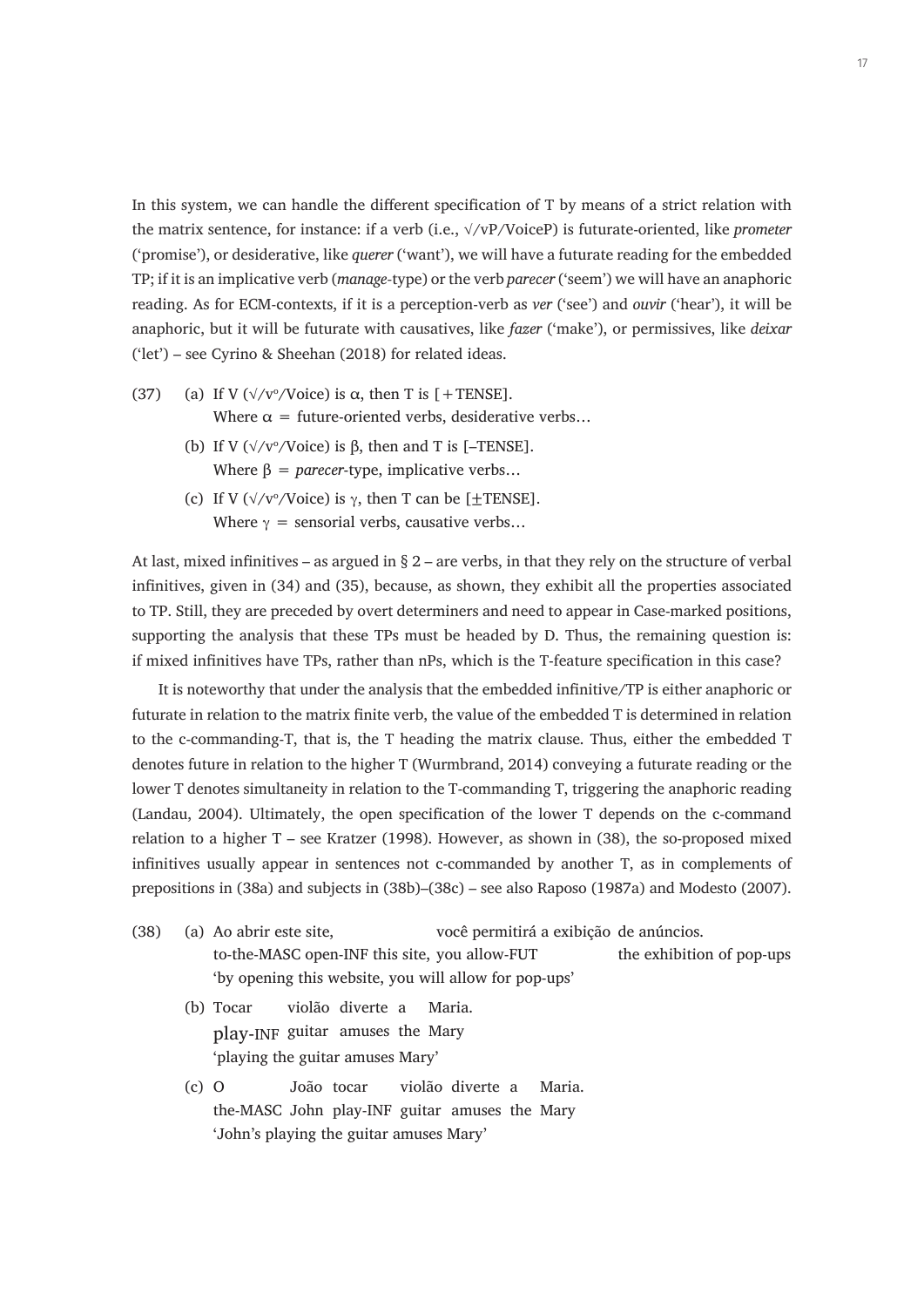Hence, given the data in (38), if the working hypothesis is on the right track, we predict that when mixed infinitives appear in non-embedded sentences, that is, when there is no c-commanding T, neither anaphoric nor futurate reading is available – given their syntactic conditioning. Thus, we propose that when the T-specification fails, the grammar will assign T an underspecified value, which we code as  $T_{11}$  – in the spirit of the "independent tense" from Landau's (2004) system. We leave specific syntactic issues (such as control versus raising, etc.) for further research.

Thus, we explain in a step-by-step derivation the three Portuguese infinitives. Up to AspPstage, all infinitives have the same derivational path, which explains their verbal-internal behavior and also their aspectual flavor, as we show in § 4. Later, however, above AspP, the grammar will split them off into nominal infinitives, by merging  $n<sup>o</sup>$  and verbal infinitives, by merging T.

Then, if the so-generated TP (the infinitive-clause) is embedded, it will receive a temporaldependent reading (anaphoric or futurate), but if the TP(-clause) appears as a subject or embedded in a PP, it will receive a non-dependent reading. Descriptively, these temporalindependent infinitives fall into what we called "mixed infinitives" and this is a matter we will explore in § 4, where we claim that TP/infinitives that are introduced by (prepositioned) determiners or occur as subjects do not present the usual tense-relation to the matrix clause, when TP/infinitives are embedded; for instance, in (38b)–(38c), the "generic" reading underlying *tocar violão* ('play the guitar') does not seem to convey a temporal reading, in the same way the sentences in (16)–(18) do.

In addition to their semantics, we highlighted that some infinitives/TP-clauses can be mixed in the sense that they exhibit nominal properties, as in (8)–(10), when there is an overt D, and perhaps in (11)–(14), where they display nominal properties, but do not display overt DPs. However, the discussion on the (non-overt) projections introducing TP-clauses is a topic that goes beyond our purposes – but see Resende (2021) for a proposal. For what matters here, mixed infinitives, when embedded, will obey the algorithm in (37), and the question on the functional projection introducing them (DP, CP, etc.) is an orthogonal one.

#### **4. The semantics of infinitives**

This section presents a proposal for the semantics of the "subatomic" ingredients of the infinitive structures described in  $\S$  3. In consonance with the Distributed Morphology framework, we assume for simplicity that a root is an index associated with a set of phonological instructions (in List 2) and encyclopedic knowledge (in List 3); these roots are acategorial and hence carry no grammatical content. Following Embick & Marantz (2008), the root is not interpretable (or pronounceable) before it is categorized. Based on these assumptions, apart from where the phrase *cantar La Traviatta* ('to sing *La Traviatta'*) appears, its core meaning is given in (39c) – with (39b) being a simplified version of (25).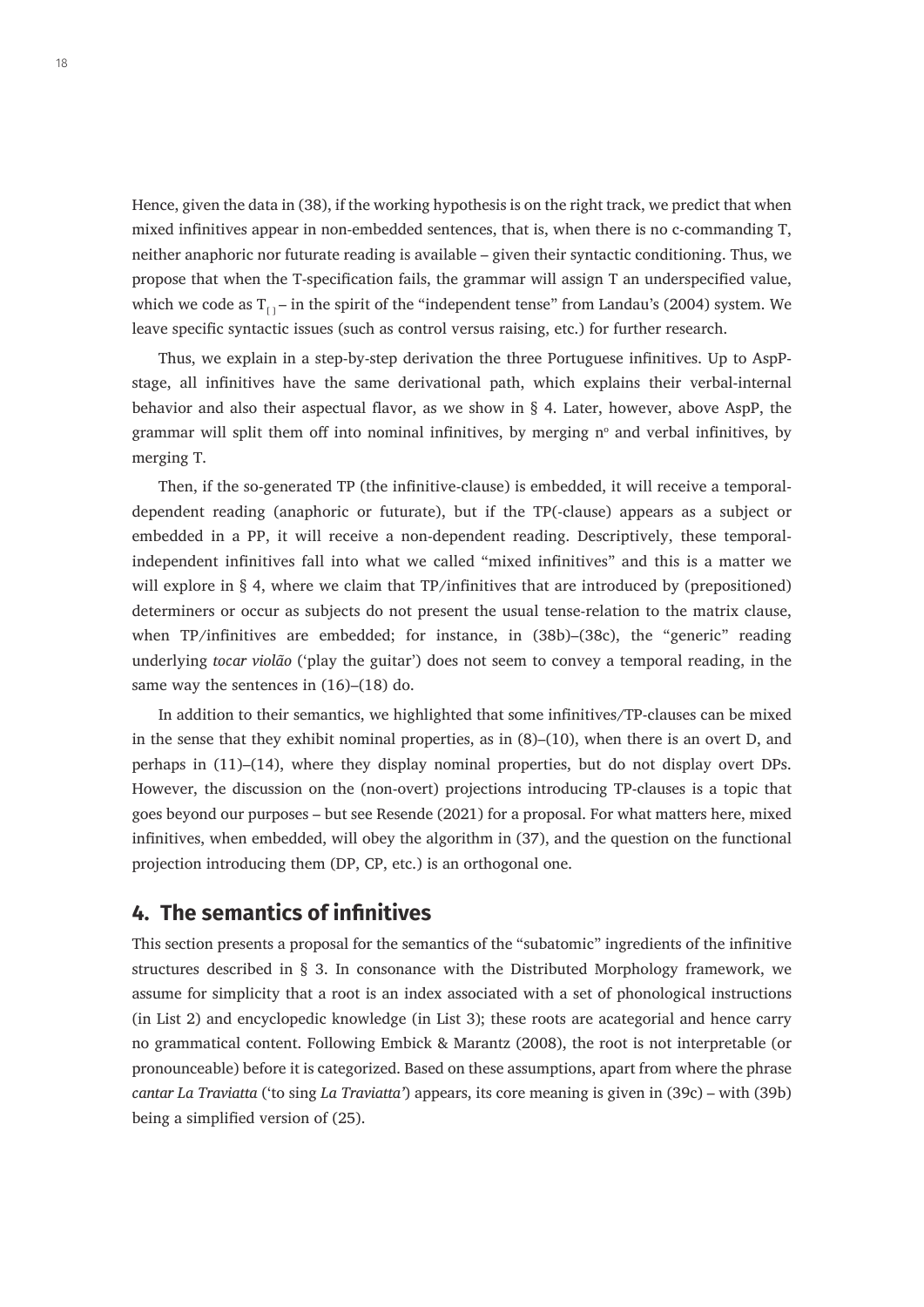- (39) (a) cantar La Traviatta.
	- (b)  $\left[\begin{smallmatrix} 0 & \sqrt{\text{CANT DP}} \end{smallmatrix}\right]_{\text{vP}}$
	- (c)  $\lceil \text{[vP]} \rceil^{g,c} = \lambda w \cdot \lambda \text{ev}.$  [CANTAR (ev) in w  $\wedge$  THEME (ev, a)].

When  $\sqrt{C}$  is merged with  $v^{\circ}$ , it becomes grammatically interpreted as a verb (although the encyclopedic knowledge comes into play only after spell out). It is projected as the set of events of singing (with its internal argument). The  $\lceil \sqrt{CANT} \, D \, P \rceil$  denotes the set of all events of singing in all possible worlds; that is, the intension of singing – type  $\langle s \langle e v, t \rangle$ , where "ev" stands for eventualities (events and states). In (39a), the denotation of the DP is the individual denoted by *La Traviatta*, i.e., in (39c) the denotation of vP is the set of all singing events of La Traviatta, represented by *a*.

The next move is the introduction of the external argument via projection of Voice, as is current in the literature since Kratzer (1996) – (40b) is a simplified version of (30). Voice introduces the external argument; in the case of *cantar*, the agent. Thus, the VoiceP *cantar dos pássaros* ('the birds' singing') denotes all events of singing performed by *os pássaros* ('the birds'). For simplicity, we assume that *a* in (40c) is a plural individual.

(40) (a) cantar dos pássaros.

- (b) [Voice [v [√cant DP]]vP]VoiceP
- (c)  $\left[\text{[VoiceP]}\right]$ <sup>g,c</sup> =  $\lambda$ w. $\lambda$ ev  $\left[\text{CANTAR (ev) in w } \land \text{AGENT (ev, a)}\right]$

Additionally, in § 3, we argued that all infinitives – nominal, verbal and mixed – project Asp. Although Resende (2020) claims that infinitives in Portuguese (with few exceptions) are imperfective, the examples in  $(41) - (a)$  from Brito  $(2013)$  and  $(b)$  from Oliveira  $(2014)$  – suggest otherwise.

- (41) (a) Os meninos tornaram a sair mais cedo da sala de aula. the boys come-back to leave-INF early from the classroom 'the boys left early from the classroom again'
	- (b) Ao ganhar a corrida, o João tornou-se no atleta com mais vitórias. to-the win-inf the race, the John became the athlete with more victories 'by winning the race, John became the athlete with more victories'

The infinitive-verbs in (41) are achievements; it means that they are instantaneous. Although it is not our focus in this paper, the possibility of combining the infinitive with the past participle conveying the idea of completion of the event testifies for perfective interpretations. The contradiction in (42b) makes it clear that the event is interpreted as closed. However, the infinitive is also compatible with an imperfective reading. Telic predicates in the imperfective give raise to the imperfective paradox, i.e., they do not entail the completion of the event, as we show in (42a) and (43).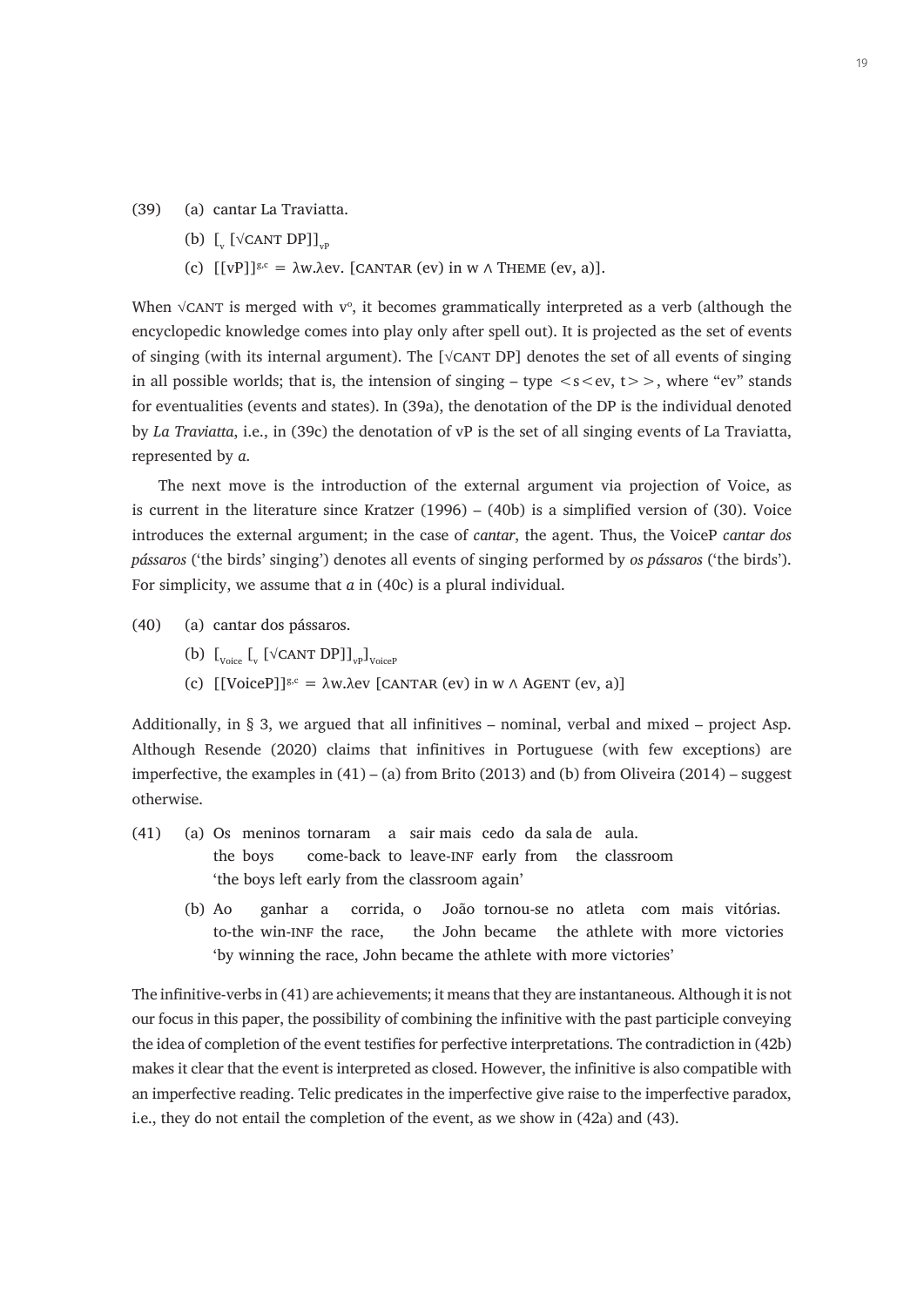- (42) (a) Era esperado o João morrer, mas ele não morreu. was expected the John die-INF, but he not died 'it was expected for John to die, but he did not'
	- (b) \*Era esperado o João ter morrido, mas ele não morreu. was expected the John have-INF died, but he not died 'it was expected for John to have died, but he has not'
- (43) (a) O menino atravessar a rua levou ao seu atropelamento. the boy cross-inf the street led to-the his hitting 'the boy's crossing the street led to his hitting'
	- (b) O atravessar da rua pelo menino levou ao seu atropelamento. the-masc cross-inf of-the street by-the boy led to-the his hitting 'the boy's crossing of the street led to his hitting'

In (42a), the telos provided by the achievement-predicate *morrer* ('die') is not reached, since the following sentence denies it without engendering a contradiction. Hence, the event has not culminated, differently from (42b) with a perfective predicate (in this case, the participle). The same pattern is found in (43) with the accomplishment-predicate *atravessar a rua* ('cross the street'). In both sentences, the boy has not crossed the street, although he was crossing it when the hitting happened. Therefore, although there is an Asp-projection, infinitives cannot be always imperfective.

As regards the aspectual information coded by non-finite forms in Portuguese, the nonfinite forms of the verb may be described as forming a system: the past participle (-*d*-) conveys perfectiveness, as in (44a), and the gerundive form (-*nd*-) seems to be specialized for progressiveness.

- (44) (a) O João ter atravessado a rua sozinho assustou a sua mãe. the John have-inf crossed the street alone scared the his mother 'John's having crossed the street by himself scared his mother'
	- (b) O João estar atravessando a rua sozinho é um perigo. the John be-inf crossing the street alone is a danger 'John's crossing the street by himself is dangerous'

In all three types of infinitives detected in § 2, the aspect can be either imperfective or perfective. It might be constrained by the aspectual class of the verbs, as suggested by Oliveira (2014). For instance, in *João acabou de ler o livro* ('John has just read the book'), the verbal infinitive has to be interpreted as perfective, since the time of the event is closed. Thus, following Rodrigues (2006), the specification of the aspect of infinitives might be dependent on the matrix sentence, in the same way tense-specification is.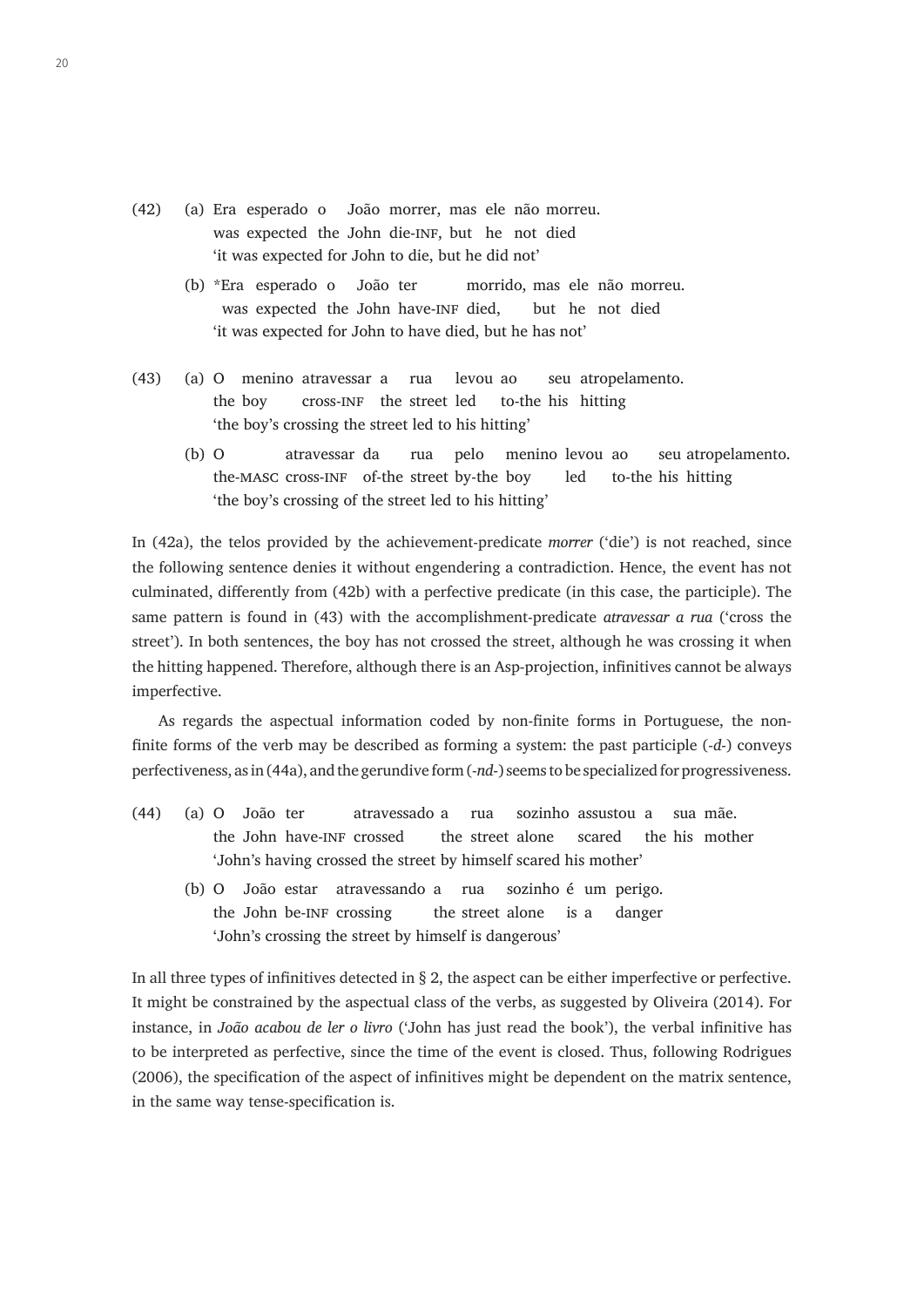In the literature, "aspect" is understood as the relation between the time of the event and the time of reference, which is then interpreted in relation to the utterance time. Here we adopt Klein's (1994) proposal of time-coding in natural language and assume a distinction among perfective, imperfective and perfect. Furthermore, we assume that Asp introduces a time-interval with respect to which the event is related without specifying what is the relation; ultimately, a structure can have an Asp head without specifying in the syntax if its value is perfective, imperfective, etc.

For example, in (45), the verbal predicate is an activity, whereas in (46), it is an achievement. Thus, for (45a), the aspect is imperfective, whereas in (46a) it is perfective. This is supported by the data in (47) – whether *acordar* ('awake') has an experiencer or an agent is not crucial for our analysis.

- (45) (a) cantar dos pássaros.
	- (b)  $\left[\begin{smallmatrix} 0 & \mu_{\text{Asp}} \end{smallmatrix}\right]_{\text{Voice}}$   $\left[\begin{smallmatrix} 0 & \mu_{\text{V}} \end{smallmatrix}\right]_{\text{Voice}}$   $\left[\begin{smallmatrix} 0 & \mu_{\text{Asp}} \end{smallmatrix}\right]_{\text{Asp}}$
	- (c)  $[[AspP]]^{g,c} = \lambda w$ .  $\lambda i$ .  $\exists (ev)$  (CANTAR (ev) in w  $\wedge$  AGENT (ev, a)  $\wedge$  i  $\subseteq$  ev).
- (46) (a) acordar do João.
	- (b)  $\left[\begin{smallmatrix}L_{\text{Asp}} & L_{\text{Voice}} & L_{\text{V}} \end{smallmatrix}\right]$   $\left[\begin{smallmatrix}VACORD & DP \end{smallmatrix}\right]$ <sub>Voice</sub>  $\left[\begin{smallmatrix}J_{\text{AspP}} & L_{\text{AspP}} \end{smallmatrix}\right]$
	- (c)  $[(AspP)]^{g,c} = \lambda w.\lambda i. \exists (ev) (ACORDAR (ev) in w \land EXPERIENCER (ev, i) \land i \supseteq ev)$
- (47) (a) O cantar dos pássaros [por/\*em] mais de duas horas. the sing-INF of the birds  $[for/\pi]$  more than two hours 'the bird's singing for more than two hours'
	- (b) O acordar do João [em/\*por] duas horas. the awake-inf of-the John [in/\*for] two hours 'John's awakening in two hours'

AspP denotes the set of times with respect to which there is at least one event of the sort denoted by the stem: the set of events of singing by the birds and the set of times with respect to which there was at least one awakening by João. Again, it is not the aim of this paper to go deep into the derivations; rather, it is to show the core meaning of all three infinitives. The first bifurcation happens when/if  $n^{\circ}$  is projected as in (48b), a simplified version of (33). For nominal infinitives as *cantar dos pássaros*, we propose that n<sup>o</sup> shifts the predicate of intervals of time into a predicate of events, as shown in (48c).

- (48) (a) cantar dos pássaros.
	- (b)  $\begin{bmatrix} 0 & \begin{bmatrix} 0 & \begin{bmatrix} 0 & \text{N} \end{bmatrix} \end{bmatrix} \end{bmatrix} \begin{bmatrix} 0 & \text{N} \end{bmatrix} \end{bmatrix}$
	- (c)  $[\lceil nP \rceil]^{g,c} = \lambda w$ .  $\lambda i$ .  $\lambda$ ev (CANTAR (ev) in w  $\Lambda$  AGENT (ev, a)  $\Lambda$  i  $\subseteq$  rev).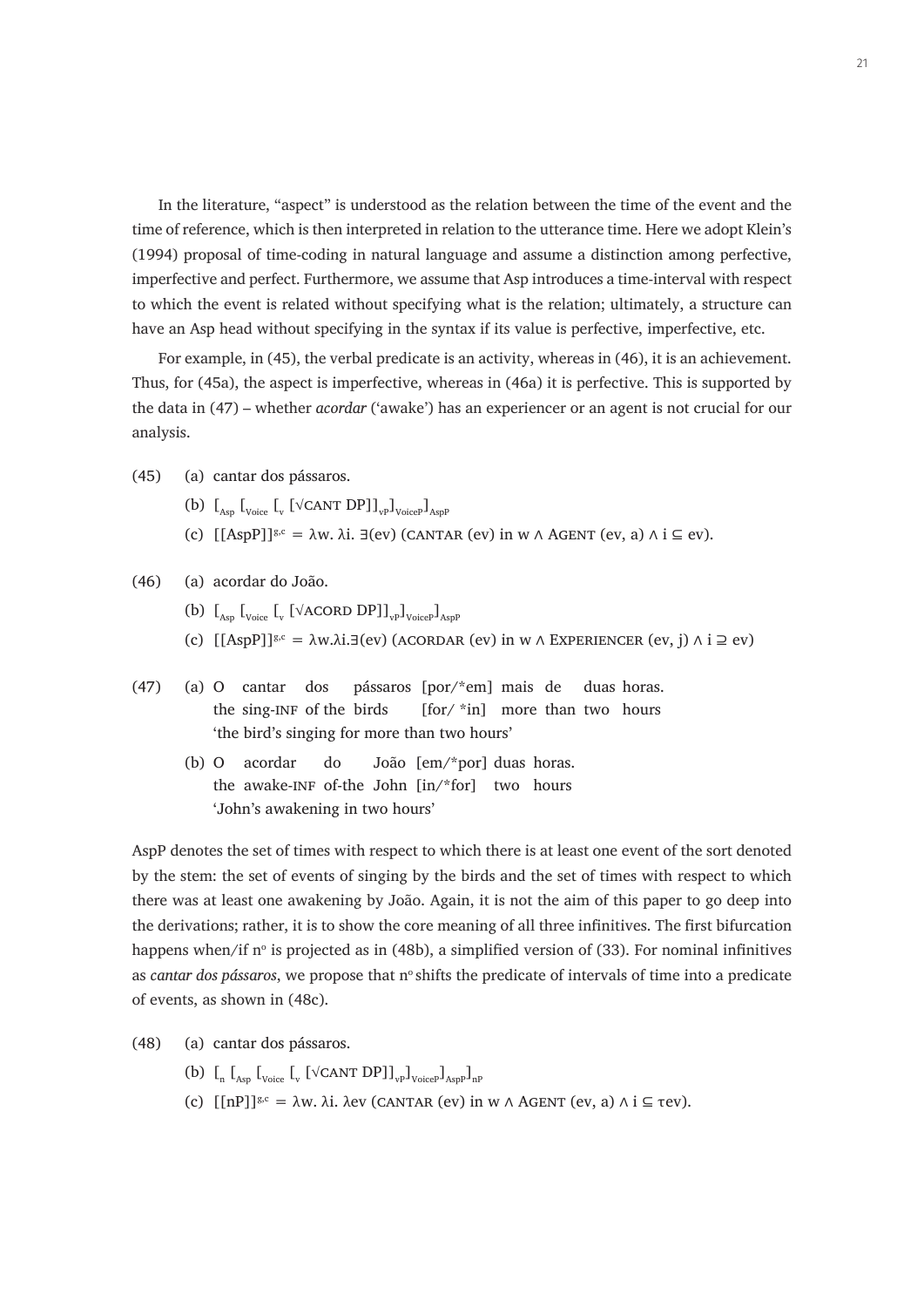Later in the derivation, we assume that the definite article *o* ('the-masc-sg') corresponds to the  $\iota$  operator. It restricts the predicate of event to the only one relevant in the context, as roughly represented in (49c).

- (49) (a) O cantar dos pássaros.
	- (b)  $\begin{bmatrix} 0 \end{bmatrix}$   $\begin{bmatrix} 0 \end{bmatrix}$   $\begin{bmatrix} 0 \end{bmatrix}$   $\begin{bmatrix} 0 \end{bmatrix}$   $\begin{bmatrix} 0 \end{bmatrix}$   $\begin{bmatrix} 0 \end{bmatrix}$   $\begin{bmatrix} 0 \end{bmatrix}$   $\begin{bmatrix} 0 \end{bmatrix}$   $\begin{bmatrix} 0 \end{bmatrix}$   $\begin{bmatrix} 0 \end{bmatrix}$   $\begin{bmatrix} 0 \end{bmatrix}$   $\begin{bmatrix} 0 \end{bmatrix}$   $\begin{bmatrix} 0 \end{b$
	- (c)  $[DP]_{8,c} = \lambda i$ , ιev (CANTAR (ev) in w  $\wedge$  AGENT (ev, c)  $\wedge i \subseteq \text{rev}$ )

Thus, (49) is the particular event of singing by the birds which is happening with respect to a time interval *i* that will be assigned a value when it is combined with the verb as in *o cantar dos pássaros me acordou* ('the birds singing woke me up') where the singing by the birds includes the awakening.

If  $n^{\circ}$  is not projected, then T is, and we arrive at the structure in (34), simplified in (50b). As argued in § 3, this structure is common to both mixed and verbal infinitives. Here the working hypothesis is that T introduces information about finiteness and tense (Stowell, 1982). As regards tense, the system opposes the tense-marked forms,  $\rm T_{_{[-FINITE, \pm TENSE]}},$  (in this case, anaphoric or futurate) to T $_{\rm{[-FINITE, TENSEL]J'}}$  where  $\rm{TENSE}_{[~]}$  means that it is tenseless. We propose that semantically the lack of tense-specification shifts the predicate of intervals of time into a predicate of events, resulting in the same denotation as the nominalizer. It is noteworthy that given the absence of a T-value, since until AspP, as argued, all infinitives are alike, there would be no grammatical/semantic ingredient responsible for providing a logical form different from (48c), when a  $T_{1}$  is merged.

The lack of tense-specification,  $T_{\text{c}}$ , abstracts the event argument as a last resort operation to prevent the derivation from crashing, and we end up with a property of events like the n-denotation in the nominal derivation. Thus, the *i* operator may apply and the result for (50a) in (50c) is: there is one and only one event of singing performed by the birds which was in course at the contextually relevant reference time; such an event woke up the speaker. Thus, the truth conditions are exactly the same, as we see in  $(49c)$  and  $(50c)$ .<sup>14</sup>

- (50) (a) Os pássaros cantarem (me acordou). the-masc-pl birds sing-inf-agr (me woke up) 'the birds' singing woke me up'
	- (b)  $\begin{bmatrix} 0 \end{bmatrix}$   $\begin{bmatrix} 0 \end{bmatrix}$   $\begin{bmatrix} 0 \end{bmatrix}$   $\begin{bmatrix} 0 \end{bmatrix}$   $\begin{bmatrix} 0 \end{bmatrix}$   $\begin{bmatrix} 0 \end{bmatrix}$   $\begin{bmatrix} 0 \end{bmatrix}$   $\begin{bmatrix} 0 \end{bmatrix}$   $\begin{bmatrix} 0 \end{bmatrix}$   $\begin{bmatrix} 0 \end{bmatrix}$   $\begin{bmatrix} 0 \end{bmatrix}$   $\begin{bmatrix} 0 \end{bmatrix}$   $\begin{bmatrix} 0 \end{b$
	- (c)  $[[TP_{1}]]g.c = \lambda w. \lambda i.$  ιev (CANTAR (ev) in w  $\Lambda$  AGENT (ev, a)  $\Lambda$  i<sup>\*</sup>  $\subseteq$  tev)

<sup>14</sup> We should mention that there might me a pragmatic/discursive difference between *o cantar dos pássaros e os pássaros canterem*; maybe the same kind of difference we observe at the opposition between passive- and active-constructions, which is an issue that we will not pursue any further. Additionally, just as in the opposition passive/active, we have syntactic consequences; in this case, the further merging of D, which seems to be needed in the nominal context, but only possible with (some) verbal/mixed infinitives.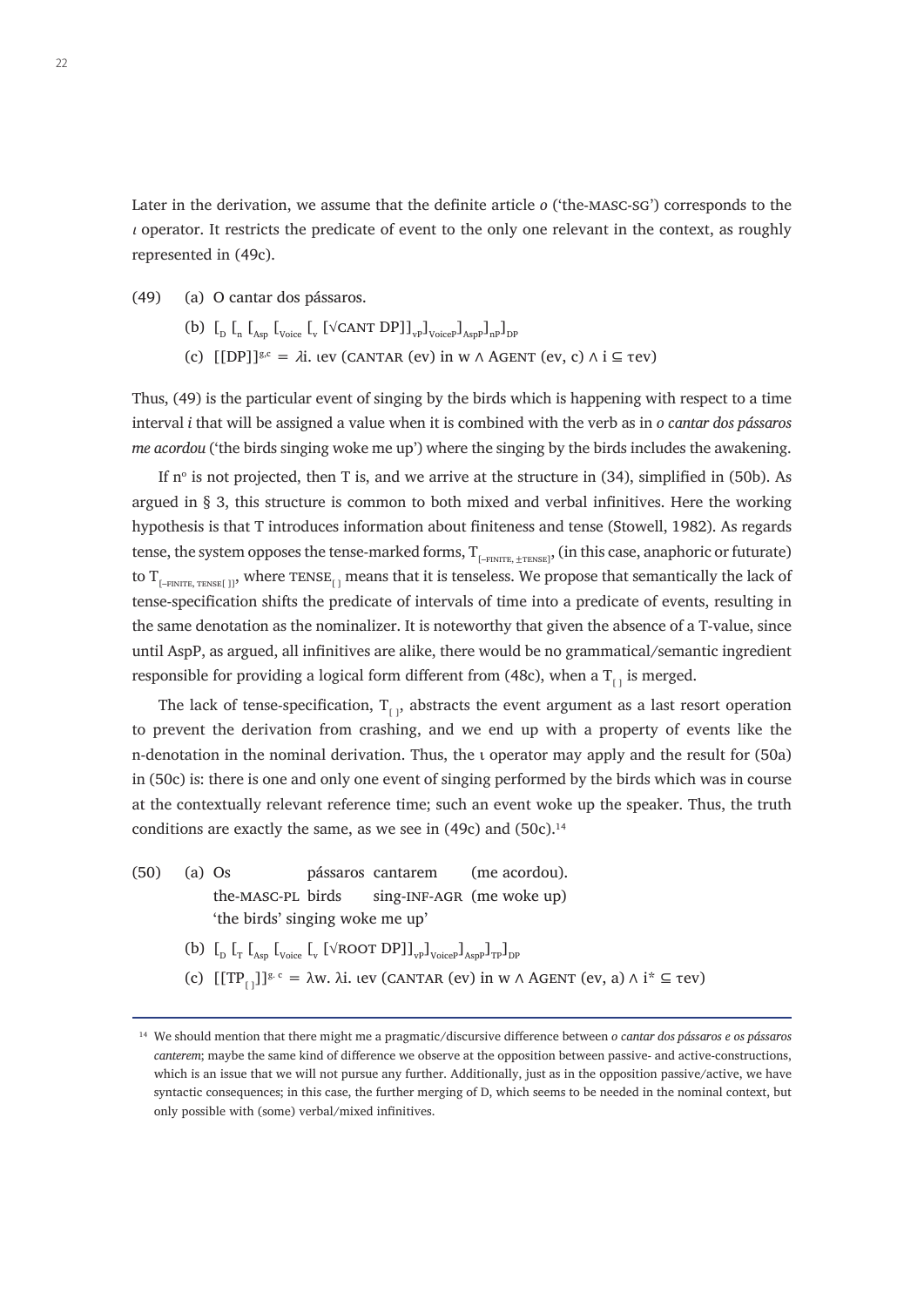We now move to our last structure, where T is [–FINITE] and the tense is valued, that is,  $\rm T_{[{\pm} {\rm rms} s]}$ . These are complex syntactic structures and, again, it is beyond the scope of this paper to give a full-fleshed derivation, taking into account all the syntactic issues that are relevant for solving this puzzle. In § 3, we argued that the difference between the futurate and the anaphoric readings correlates to the " $+$ " and " $-$ " values of T. We also proposed an analysis based on the matrixsentence: verbs like *tentar* ('try') requires T<sub>[–тENSE]</sub>, whereas *querer* ('want'), T<sub>[+тENSE]</sub>. Thus, T relates the reference time of the AspP to referential pro-forms, as suggested in Partee (1973).

We propose that  $T_{_{[+TENSE]}}$  codes the reference interval as futurate in relation to the tensed-T of the matrix (finite) verb – see also Abusch (2004) and Wurmbrand (2014). In turn, we claim that  $\rm T_{_{[-TENSE]}}$  means that the tense of the embedded clause is anaphoric (a relative "now" in Wurmbrand's (2014) system), where the matrix predicate imposes the reference time to the embedded infinitive. Thus, tense relates the reference time with respect to the matrix clause (Landau, 2004) and it is also somehow underspecified, as in (51) by i R i\*, where i\* is the c-commanding tensed-TP.

(51) 
$$
[[TP_{[\pm \text{tr}; \text{NSE}]}]]^{g.c} = \lambda i. \exists (ev) \text{ (STEM (ev) in w } \land \text{AGENT (ev, a) } \land i \text{ R } ev \land i \text{ R } i^*)
$$

If T is  $[-T_{\text{ENSE}}]$ , then the reference time is related to the anchor-time given by the matrix, which includes trying and being successful. Thus, the event of singing in (52a) is interpreted as past with respect to the utterance and simultaneous with being successful, as represented by the logical form in (52b) – with other projections omitted.

- (52) (a) O João conseguiu  $\left[\begin{matrix} 0 & \text{constant} \end{matrix}\right]$ . the John got sing-INF 'John managed to sing'
	- (b)  $[[\Gamma_{\text{TP}} \text{ cantar}]]^{g.c} = \text{PAST}_1 ... \text{t}_1 \text{ CANTAR}$  (ev)  $\wedge$  tev  $\subseteq$  t<sub>1</sub>

Informally, the effort to achieve the goal of singing is in the past, as well as the achievement of the goal of singing. Thus, in all the worlds in the past where John tried and succeeded, there is at least one event of his singing. Desiderative verbs as *querer* may be semantically treated as a relation between an individual and the content of his/her desire; with  $[+TENSE]$  meaning "futurate", then it assigns a value to R, as we see in (53b), and (53c) – with other details omitted.

- (53) (a) O João quis  $\left[\begin{matrix} 0 & \text{if } \mathbf{r} \\ \text{if } \mathbf{r} \end{matrix}\right]$  [ $\left[\begin{matrix} 0 & \text{if } \mathbf{r} \\ \text{if } \mathbf{r} \end{matrix}\right]$ the John wanted play-INF 'John wanted to play'
	- (b)  $[[\text{p} \text{ brincar}]]^{g.c} = \text{PAST}_1 ... \text{ t}_1 \text{ BRINCAR}$  (ev)  $\wedge i_2 \geq i_0$

In short, in this section we presented a compositional account for the three types of infinitives described in § 3. The core of the infinitives is the same up to AspP. When the system comes to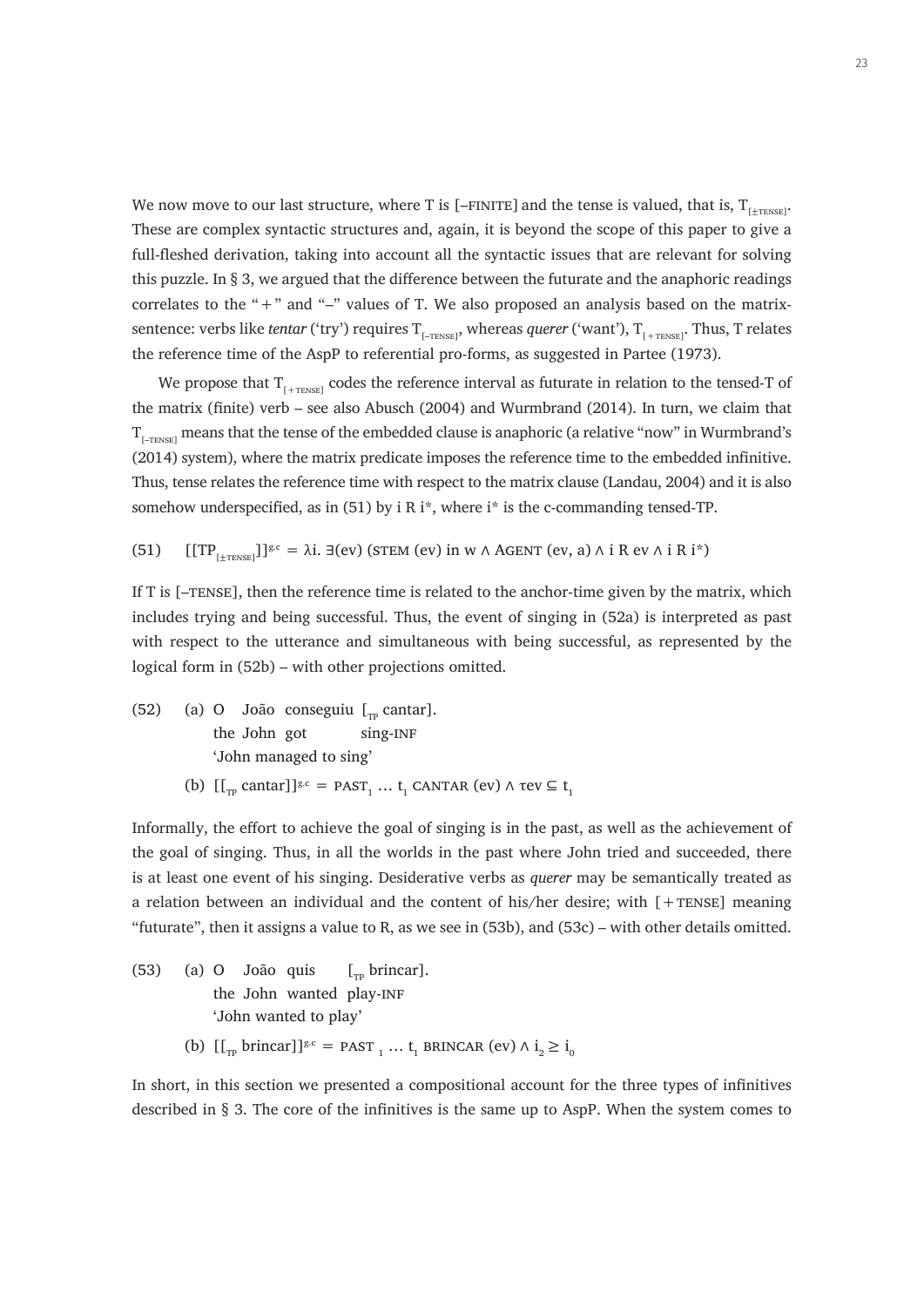Asp, our working hypothesis is that, differently form participles and gerunds, infinitives are underspecified, and the aspectual relation will be determined later in the derivation, in relation to the matrix sentence. After AspP, the system will merge  $n^{\circ}$  or T. In the later case, if the infinitiveclause is embedded in a T(ensed)-sentence, it will assume a  $[\pm$ TENSE], depending on the matrix verb. Otherwise, the T head will not have a projection from which to obtain its value, then T will remain underspecified. Semantically given the lack of tense, as we propose, the grammar will apply an operation that shifts the predicate of intervals of time into a predicate of events. This happens for both nominal (when n° is merged) and mixed infinitives (when there is a  $T_{[\ ]}$ ).

#### **5. Outlook and conclusion**

In this paper we proposed a morphosyntactic and semantic derivation for the three types of infinitive found in the literature about Portuguese. First, in § 2, we showed that morphologically (that is, as regards their internal structure), infinitives can be nominal (with  $n^{\circ}$ ) and verbal (with T). Additionally, we argued that nominal infinitives syntactically behave just like other types of nominalization. In turn, verbal infinitives can be either prototypically verbs or "mixed" in that they appear inside DPs, just like other nominals, what assigns them a "hybrid character".

In § 3, we showed that these three types of infinitives have the same derivation up to AspP, where the first bifurcation distinguishes nominal infinitives, when  $n^{\circ}$  is merged, from verbal infinitives, when T is projected. We argued that AspP is underdetermined in infinitives, differently from the other non-finite forms. Moreover, we argued that T may have three values, namely,  $T_{[+tense]}$ ,  $T_{[-tense]}$  and  $T_{[]}$ . With  $T_{[]}$ , the lack of tense(-feature) changes the phrase into a predicate of events, as a last resort operation. The result is that mixed and nominal infinitives are truthconditionally equivalent. Additionally, prototypical verbal infinitives spilt off in  $T_{f_{\text{t}}+\text{resel}}$  and  $T_{f_{\text{t}}}$ tensel<sup>,</sup> which will be responsible for coding the futurate and the anaphoric reading, respectively.

In § 4, we proposed a compositional semantics for these morphosyntactic structures. We are aware that many syntactic and semantics issues remain open. Some of them were overlooked due to the scope; others, because they require further investigation. Still, we believe that this paper introduces a proposal that, at least tentatively, explains the three most common types of Portuguese infinitives, and more importantly: what relates them, by showing what they have in common and where they come apart.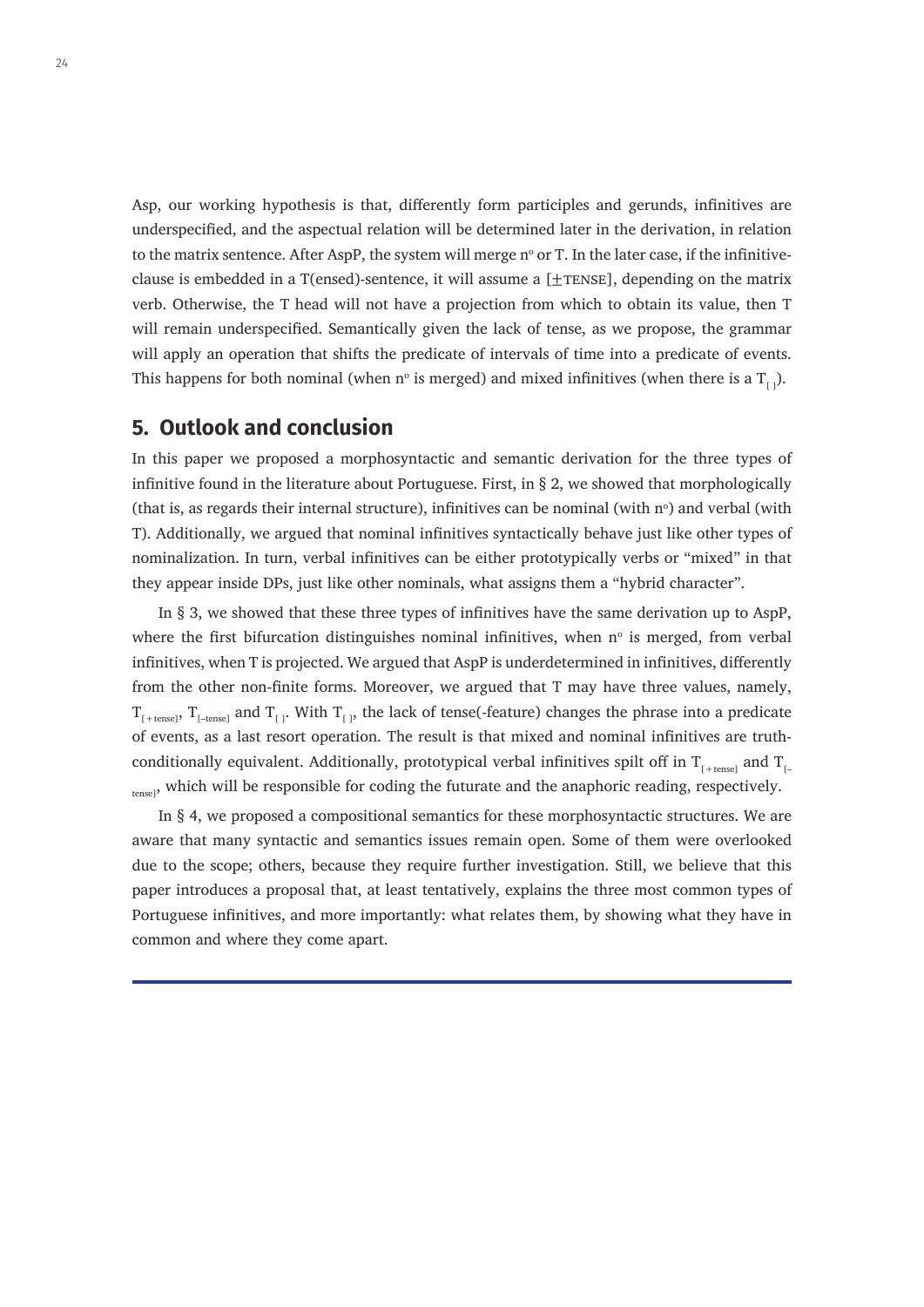## **Competing Interests**

The authors have no competing interests to declare.

#### **References**

**Abusch, D.** (2004). On the temporal composition of infinitives. In J. Guéron & J. Lecarme (Eds.), *The syntax of time* (pp. 27–53). Cambridge: MIT.

**Alexiadou, A.** (2001). *Functional structure in nominals*: *nominalization and ergativity*. Amsterdam: John Benjamins. DOI: <https://doi.org/10.1075/la.42>

**Alexaidou, A., Iordăchioaia, G.,** & **Schäfer, F.** (2011). Scaling the variation in Romance and Germanic nominalizations. In P. Sleeman & H. Perridon (Eds.), *The noun phrase in Romance and Germanic*: *structure, variation and change* (pp. 25–40). Amsterdam: John Benjamins. DOI: [https://](https://doi.org/10.1075/la.171.04ale) [doi.org/10.1075/la.171.04ale](https://doi.org/10.1075/la.171.04ale)

**Alexaidou, A., Iordăchioaia, G.,** & **Soare, E.** (2010). Number/aspect in the syntax of nominalizations. *Journal of Linguistics*, *46*, 537–574. DOI: [https://doi.org/10.1017/S00222267](https://doi.org/10.1017/S0022226710000058) [10000058](https://doi.org/10.1017/S0022226710000058)

**Ambar, M.** (2000). Infinitives versus participles. In J. Costa (Ed.), *Portuguese syntax*: *new comparative studies* (pp. 14–30). Oxford: Oxford University Press.

**Basílio, M.** (1987). *Teoria lexical* [Lexical Theory]. São Paulo: Ática.

**Bošcović, Ž.** (1996). Selection and the categorial status of infinitival complements. *Natural Language and Linguistic Theory*, *14*, 269–304. DOI: <https://doi.org/10.1007/BF00133685>

**Brito, A. M.** (2013). Tensed and non-tensed nominalization of infinitive in Portuguese. *Journal of Portuguese Linguistics*, *12*(1), 7–40. DOI:<https://doi.org/10.5334/jpl.75>

**Camara, J. M., Jr.** (1970). *Estrutura da língua portuguesa* [Portuguese language structure]. (40th ed.). Petrópolis: Vozes.

**Chierchia, G.** (1985). Formal semantics and the grammar of predication. *Linguistic Inquiry*, *16*(3), 417–443.

**Chomsky, N.** (1970). Remarks on nominalization. In R. Jacobs & P. Rosenbaum (Eds.), *Readings in English transformational grammar* (pp. 184–221). Waltham: Ginn and Company.

**Cyrino, S.,** & **Sheehan, M.** (2018). Why do some ECM verbs resist passivization? A phase-based explanation. *Proceedings of NELS*.

**Demonte, V.,** & **Varela, S.** (1997). Spanish event infinitives: form lexical semantics to syntaxmorphology. *Proceedings of 21st Incontro di Grammatica Generativa 1995* (pp. 145–169), Milan.

**Embick, D.,** & **Noyer, R.** (2007). Distributed Morphology and the morphology-syntax interface. In G. Ramchand & C. Reiss (Eds.), *The Oxford handbook of linguistic interfaces* (pp. 289–324). Oxford: Oxford University Press. DOI: <https://doi.org/10.1093/oxfordhb/9780199247455.013.0010>

**Embick, D.,** & **Marantz, A.** (2008). Architecture and blocking. *Linguistic Inquiry*, *39*(1), 1–53. DOI:<https://doi.org/10.1162/ling.2008.39.1.1>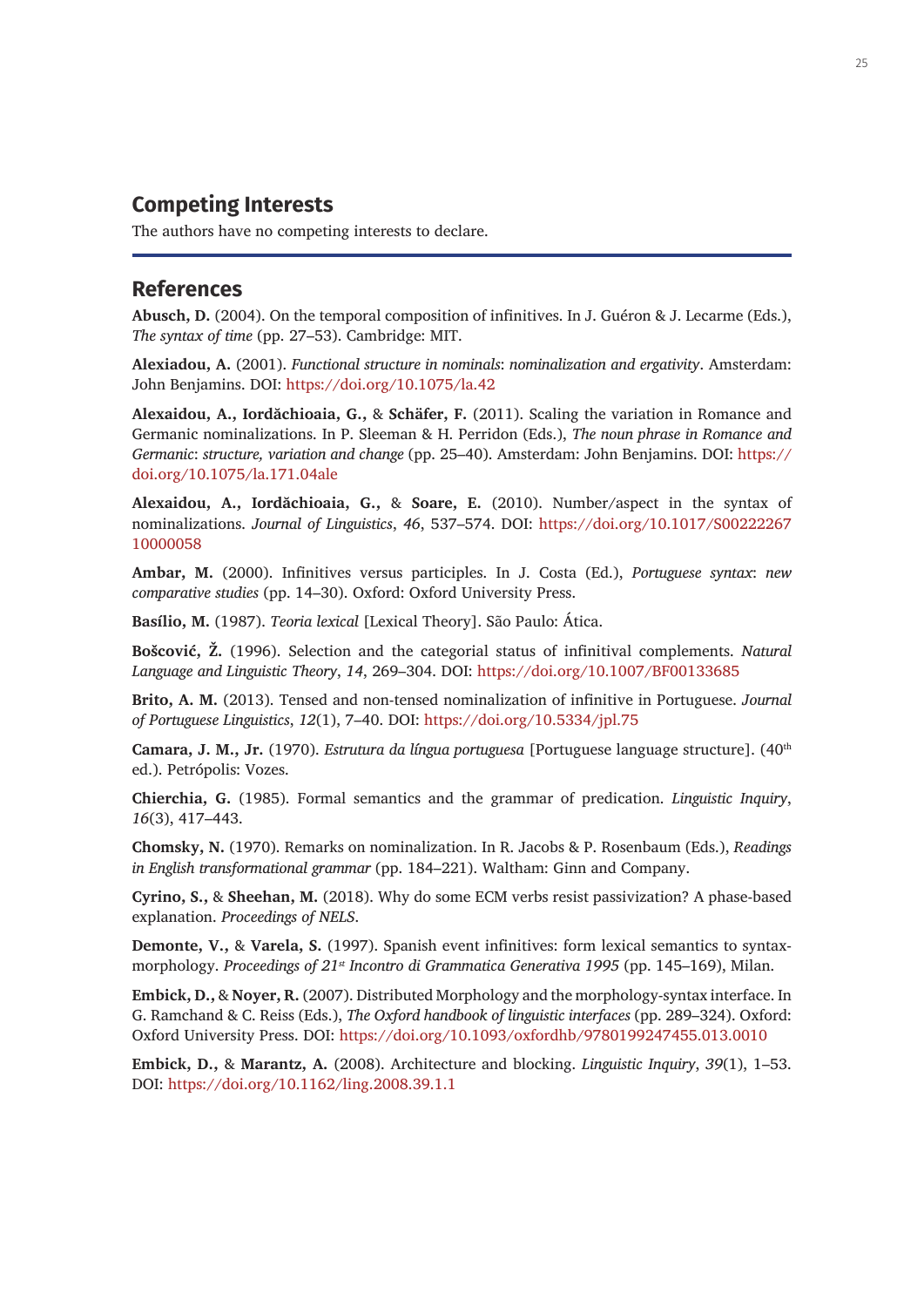**Ferreira, M.** (2020). Alçamento temporal em complementos infinitivos do português [Temporal raising in Portuguese infinitival complements]. *Cadernos de Estudos Linguísticos*, *62*(1), 1–19. DOI:<https://doi.org/10.20396/cel.v62i0.8655883>

**Gonçalves, A.,** & **Costa, T.** (2002). (*Auxiliar a*) *compreender os verbos auxiliares* [(To auxiliate) to understand auxiliary verbs]. Lisboa: Edições Colibri.

**Gonçalves, A. B., Cunha, L. F.,** & **Silvano, P.** (2010). Interpretação temporal dos domínios infinitivos na construção de reestruturação do português europeu [The interpretation of the temporal domains in European Portuguese restructuring constructions]. In Brito, A. M. et alli (Eds.). *Textos selecionados do XXV Encontro Nacional da Associação Portuguesa de Linguística* (pp. 435–447), Lisboa.

**Gonçalves, A., Santos, A. L.,** & **Duarte, I.** (2014). (Pseudo-)inflected infinitives and control as Agree. In K. Lahousse & S. Marzo (Eds.). *Selected papers from Going Romance* (pp. 161–180), Leuven 2012. Amsterdam: John Benjamins. DOI: <https://doi.org/10.1075/rllt.6.08gon>

**Halle, M.,** & **Marantz, A.** (1993). *A Morfologia Distribuída e as peças da flexão* [Distributed Morphology and the pieces of inflection]. Curitiba: UFPR, 2020.

**Halle, M.,** & **Marantz, A.** (1994). Algumas características centrais da Morfologia Distribuída [Some key features of Distributed Morphology]. *Revista do GELNE*, *22*(2), 418–429, 2020. DOI <https://doi.org/10.21680/1517-7874.2020v22n2ID23286>

**Harley, H.,** & **Noyer, R.** (1997). Mixed nominalizations, short verb movement and object shift in English. In P. N. Tamanji & K. Kusumoto (Eds.), *Proceedings of 28th North East Linguistic Society* (pp. 143–157). Amherst.

**Harris, J.** (1999). Nasal depalatalization *no*, morphological well-formedness *si*: the structure of Spanish word classes. *MIT Working papers in Linguistics*, *33*, 47–82.

**Iordăchioaia, G.** (2013). The determiner restriction in nominalizations. *Proceedings of Workshop languages with and without articles* (pp. 1–14). Paris.

**Klein, W.** (1994). *Time in language*. London: Routledge.

**Kratzer, A.** (1996). Severing the external argument from its verb. In J. Rooryck & L. Zaring (Eds.), *Phrase structure and the lexicon* (pp. 109–137). Dordrecht: Springer. DOI: [https://doi.](https://doi.org/10.1007/978-94-015-8617-7_5) [org/10.1007/978-94-015-8617-7\\_5](https://doi.org/10.1007/978-94-015-8617-7_5)

**Kratzer, A.** (1998). More structural analogies between pronouns and tenses. *Proceedings of 8th Semantics and Linguistic Theory* (pp. 92–110). Amherst. DOI: [https://doi.org/10.3765/salt.](https://doi.org/10.3765/salt.v8i0.2808) [v8i0.2808](https://doi.org/10.3765/salt.v8i0.2808)

**Landau, I.** (2004). The scale of finiteness and the calculus of control. *Natural Language and Linguistic Theory*, *22*, 811–877. DOI: <https://doi.org/10.1007/s11049-004-4265-5>

**Lunguinho, M. V. S.** (2006). Dependências morfossintáticas: a relação verbo-auxiliar-forma nominal [Morpho-syntactic dependences: the auxiliary verb-nominal form relation]. *Revista de Estudos Linguísticos*, *14*(2), 457–489. DOI:<https://doi.org/10.17851/2237-2083.14.2.457-489>

**Martin, R.** (2001). Null Case and the distribution of PRO. *Linguistic Inquiry*, *32*(1), 141–166. DOI: <https://doi.org/10.1162/002438901554612>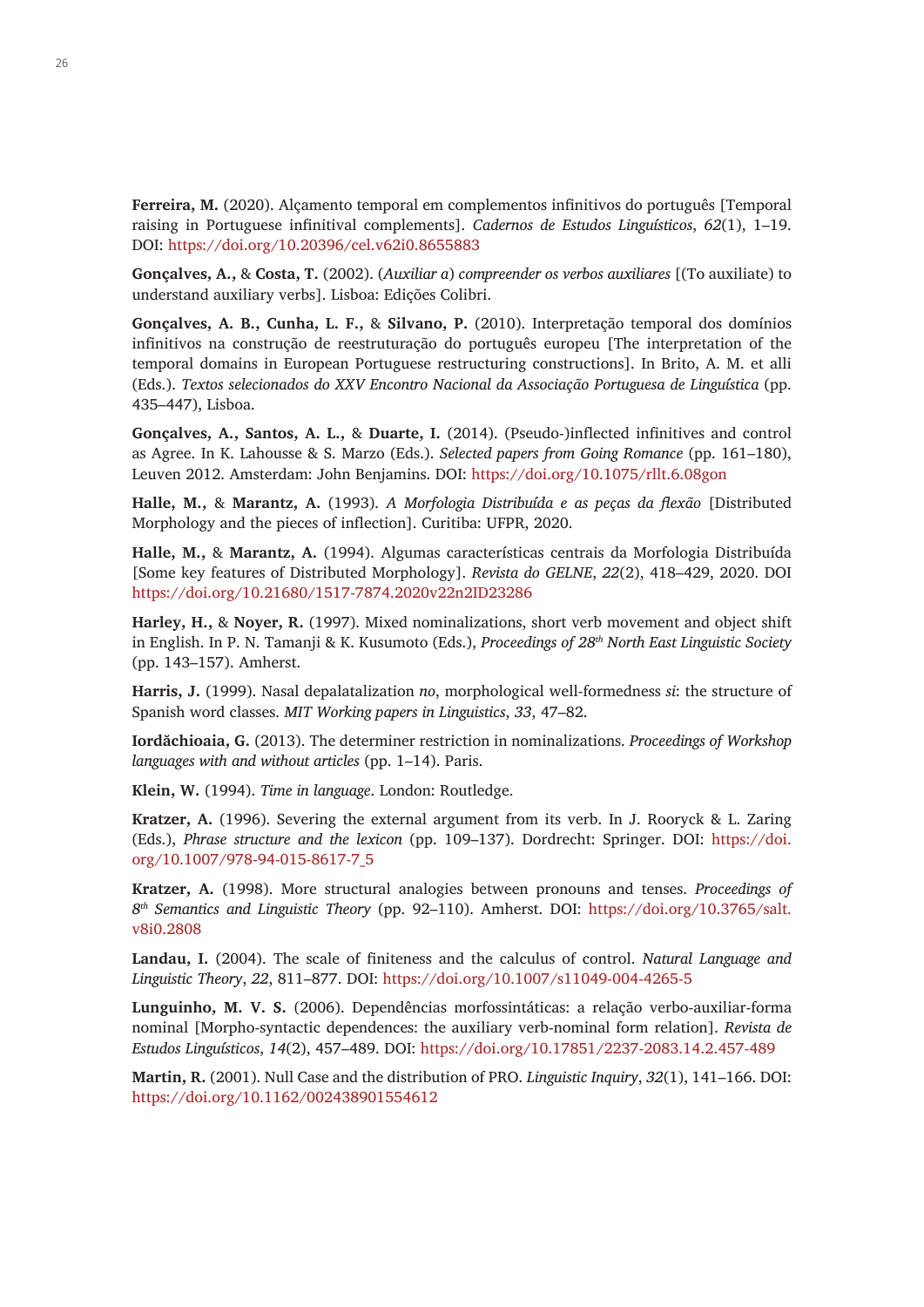**Medeiros, A.** (2010). Aspecto e estrutura de evento nas nominalizações do português do Brasil: revendo o caso das nominalizações em -*ada* [Aspect and event-structure in the Brazilian Portuguese nominalizations: revisiting the case of *ada*-nominalizations]. *Letras de hoje*, *81*, 99–122. DOI:<https://doi.org/10.5380/rel.v81i0.17318>

**Modesto, M.** (2007). Inflected infinitives in Brazilian Portuguese as an argument both contra and in favor of a movement analysis of control. *Letras*, *72*, 297–309. DOI: [https://doi.org/10.5380/](https://doi.org/10.5380/rel.v72i0.7553) [rel.v72i0.7553](https://doi.org/10.5380/rel.v72i0.7553)

**Nunes, J.** (2015). De clítico à concordância: o caso dos acusativos de terceira pessoa em português brasileiro [From clitic to agreement: the case of accusative pronouns of  $3<sup>rd</sup>$  person in Brazilian Portuguese]. *Caderno de Estudos Linguísticos*, *57*(1), 61–84. DOI: [https://doi.org/10.20396/cel.](https://doi.org/10.20396/cel.v57i1.8641472) [v57i1.8641472](https://doi.org/10.20396/cel.v57i1.8641472)

**Oliveira, I. C. P.** (2014). *Usos verbais e nominais do infinitivo em português europeu* [Verbal and nominal uses of infinitives in European Portuguese]. Master dissertation, Universidade do Porto, Lisboa.

**Partee, B.** (1973). Some structural analogies between tenses and pronouns in English. *Journal of Philosophy*, *70*, 601–609. DOI: <https://doi.org/10.2307/2025024>

**Pires, A.** (2006). *The minimalism syntax of defective domains*: *gerunds and infinitives*. Amsterdam: John Benjamins. DOI: <https://doi.org/10.1075/la.98>

**Raposo, E. P.** (1987a). Romance infinitival clauses and Case theory. In C. Neidle & R. A. N. Cedeño (Eds.), *Studies in Romance languages* (pp. 237–249). Dordrecht: Foris.

**Raposo, E. P.** (1987b). Case theory and Infl-to-compl: the inflected infinitive in European Portuguese. *Linguistic Inquiry*, *18*(1), 85–109.

**Resende, M. S.** (2016). Por uma releitura das nominalizações em infinitivo do português [For a review of Portuguese infinitival nominalizations]. *Caderno de Squibs*, *2*(2), 26–37.

**Resende, M. S.** (2020). *A Morfologia Distribuída e as peças da nominalização*: *morfofonologia, morfossintaxe, morfossemântica* [Distributed Morphology and the pieces of nominalization: morphophonology, morpho-syntax, morpho-semantics], PhD thesis, Universidade Estadual de Campinas, Campinas. DOI:<https://doi.org/10.21165/el.v50i1.2891>

**Resende, M. S.** (2021). Sobre a sintaxe da interpretação temporal dos infinitivos em português [On the syntax of the temporal interpretation of Portuguese infinitives]. *Estudos Linguísticos*, *50*(1), 403–425. DOI<https://doi.org/10.21165/el.v50i1.2891>

**Rodrigues, P. A.** (2006). O aspecto nas construções infinitivas e gerundivas complementos de verbo de percepção [The aspect of infinitival and gerundive constructions as complements of perception-verbs]. *Revista de Estudos Linguísticos*, *14*(2), 77–98, 2006. DOI: [https://doi.](https://doi.org/10.17851/2237-2083.14.2.77-98) [org/10.17851/2237-2083.14.2.77-98](https://doi.org/10.17851/2237-2083.14.2.77-98)

**Silvano, P.,** & **Cunha, L. F.** (2016). Sobre a caracterização temporal de frases complexas com orações adverbiais finais com 'para' em português europeu [On the temporal characterization of complex phrases with final adverbial-clauses with *para* ('to') in European Portuguese]. *Revista da Associação Portuguesa de Linguística*, *10*(2), 301–402. DOI: [https://doi.org/10.21747/2183-](https://doi.org/10.21747/2183-9077/rapl2a17) [9077/rapl2a17](https://doi.org/10.21747/2183-9077/rapl2a17)